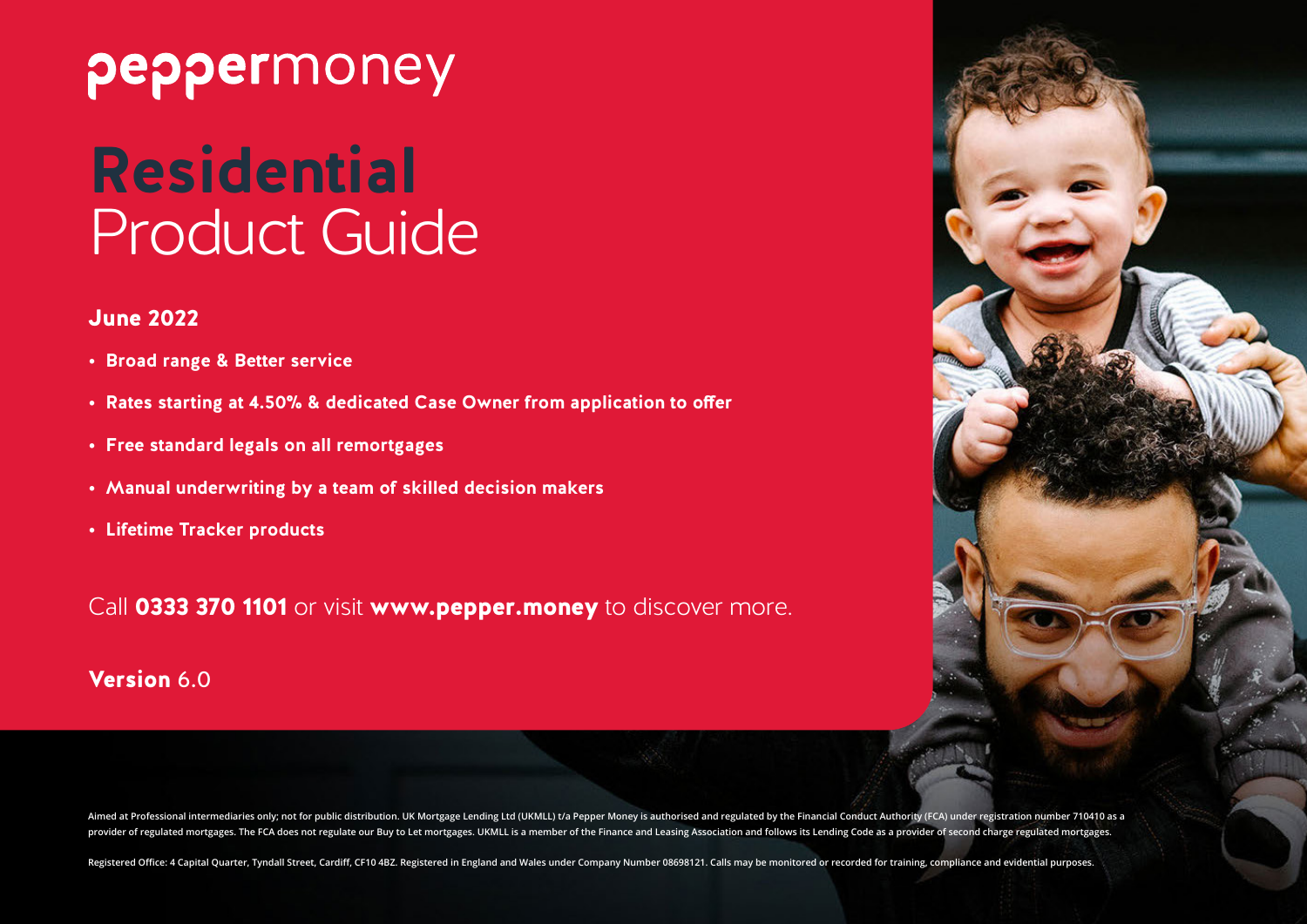# Highlights of our wide ranging criteria

#### Debt Management Plan products

- **• Available on Pepper 24, 18 and 12**
- **• Must have been active for a minimum of 12 months**
- **• Rates start from 5.25%**

#### No Credit Scoring

- **• We don't credit score to make decisions**
- **• We don't credit score to determine product selection**
- **• What you see is what you get**
- **• Manual underwriting by a team of skilled decision makers**

#### Capital Raising

- **• To our maximum LTVs for most legal purposes**
- **• Debt consolidation to maximum LTVs**

#### Minimum Income £18k

- **• Can be the combined income of both applicants**
- **• Must be earned income**
- **• 100% of secondary income accepted**

#### **CCJs**

- **• Don't need to be satisfied**
- **• No value limit**
- **• Can be registered as recently as 6 months ago**

#### **Defaults**

- **• Don't need to be satisfied**
- **• No value limit**
- **• Can be registered as recently as 6 months ago**
- **• On Pepper 36 products we will ignore 1 individual defaults (per application) up to and including £200.00 each where these defaults relate to utilities, communications or mail order providers. We will ignore 2 individual defaults (per application) for Pepper 24, 18, 12, and 6 products, up to and including £200.00 each (excluding Bankruptcy range products)**

#### Interest Only

- **• Across the entire range**
- **• Max 60% LTV**
- **• Sale of main residence acceptable repayment with no minimum equity requirement and plausible trading down strategy**

#### Self-Employed

**• Across the entire range**

#### **• Minimum of 1 year's trading**

- **• Net profit for Sole Traders**
- **• Salary and dividends for Company Directors**
- **• Additional remuneration add back allowed where applicants own 100% of the Company**

#### Day Rate Contractors

- **• Income assessed based on daily rate whether self-employed, limited Company or umbrella Company**
- **• Minimum 12 months history and 3 months' bank statements**
- **• Average or current day rate to be minimum of £200 per day**

#### First Time Buyers

- **• No restrictions on LTV**
- **• 100% cash gifted deposit acceptable with proof of 12 months rental history or household upkeep**

#### Strong Approach to Affordability

- **• 100% of shift allowance**
- **• Flexibility around non-court ordered maintenance and many regular benefits e.g. Working Family Tax Credit, Child Benefit, Universal Credit, Disability Living Allowance etc.**
- **• 5 year Fixed rates calculated at pay rate**
- **• Free standard legals on all remortgages provided by a reputable firm of solicitors**

#### peppermoney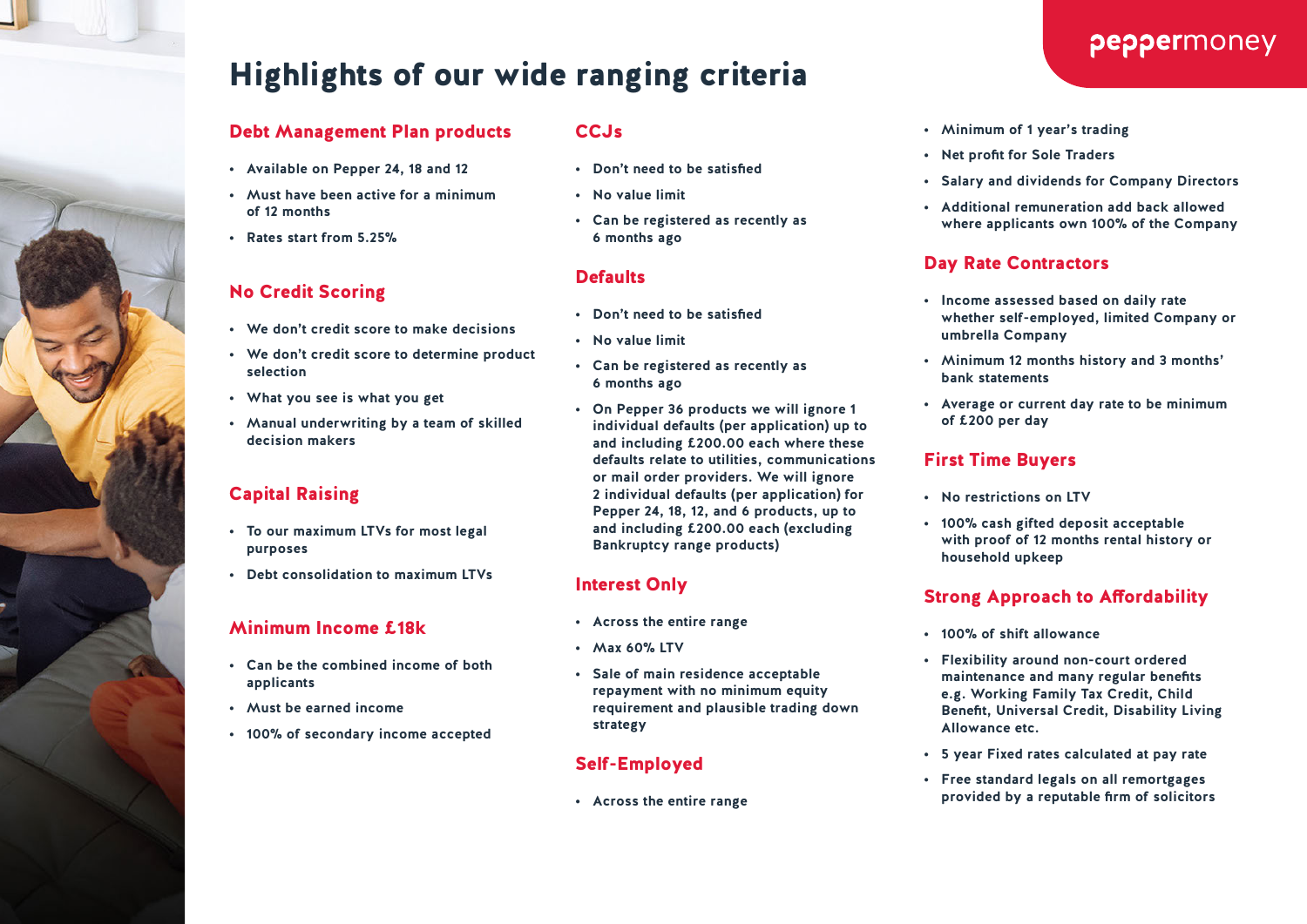### Pepper 48 Light - RESIDENTIAL

Suitable for clients that haven't had a Default in the last 48 months and who have never had a CCJ

#### $LMR = 1.65%$

*Effective 18th May 2022*

| <b>Term</b>             | <b>LTV</b> | <b>Initial Rate</b> | <b>Comp Fee</b> | <b>Initial Rate</b> | <b>Comp Fee</b> | <b>Initial Rate</b> | <b>Comp Fee</b>                         | Reversion Rates (LMR +) |
|-------------------------|------------|---------------------|-----------------|---------------------|-----------------|---------------------|-----------------------------------------|-------------------------|
|                         | 70%        | 4.60%               | £995            | 4.75%               |                 | 4.90%               | £0                                      | 3.75%                   |
| 5 Year Fixed            | 75%        | 4.80%               |                 | 4.95%               | £395            | 5.10%               |                                         | 3.90%                   |
|                         | 80%        | 5.00%               |                 | 5.15%               |                 | 5.30%               |                                         | 4.15%                   |
|                         | 85%        | 5.40%               |                 | 5.55%               |                 | 5.70%               |                                         | 4.40%                   |
| ERC: 4%, 4%, 3%, 3%, 2% |            |                     |                 |                     |                 |                     | <b>Free Valuation and £500 Cashback</b> |                         |

| <b>Term</b>  | <b>LTV</b> | <b>Initial Rate</b> | <b>Comp Fee</b> | <b>Reversion Rates (LMR +)</b> |
|--------------|------------|---------------------|-----------------|--------------------------------|
| 2 Year Fixed | 70%        | 4.50%               |                 | 3.75%                          |
|              | 75%        | 4.70%               |                 | 3.90%                          |
|              | 80%        | 4.90%               | £995            | 4.15%                          |
|              | 85%        | 5.30%               |                 | 4.40%                          |

**ERC: 3%, 2%**

**Free Legals available on all Remortgages**

| <b>Credit Criteria</b>      |                                                         |  |  |  |  |  |  |
|-----------------------------|---------------------------------------------------------|--|--|--|--|--|--|
| CCJs                        | None                                                    |  |  |  |  |  |  |
| <b>Default</b>              | 0 in 48 months                                          |  |  |  |  |  |  |
| <b>Default Value</b>        | No limit                                                |  |  |  |  |  |  |
| <b>Missed Payments</b>      | 0 in 48 months<br>(No arrears balance in last 6 months) |  |  |  |  |  |  |
| <b>Bankruptcy/IVA</b>       | Discharged > 6 years ago                                |  |  |  |  |  |  |
| <b>Repossessions</b>        | None in last 6 years                                    |  |  |  |  |  |  |
| <b>Debt Management Plan</b> | Considered if satisfied over<br>12 months ago           |  |  |  |  |  |  |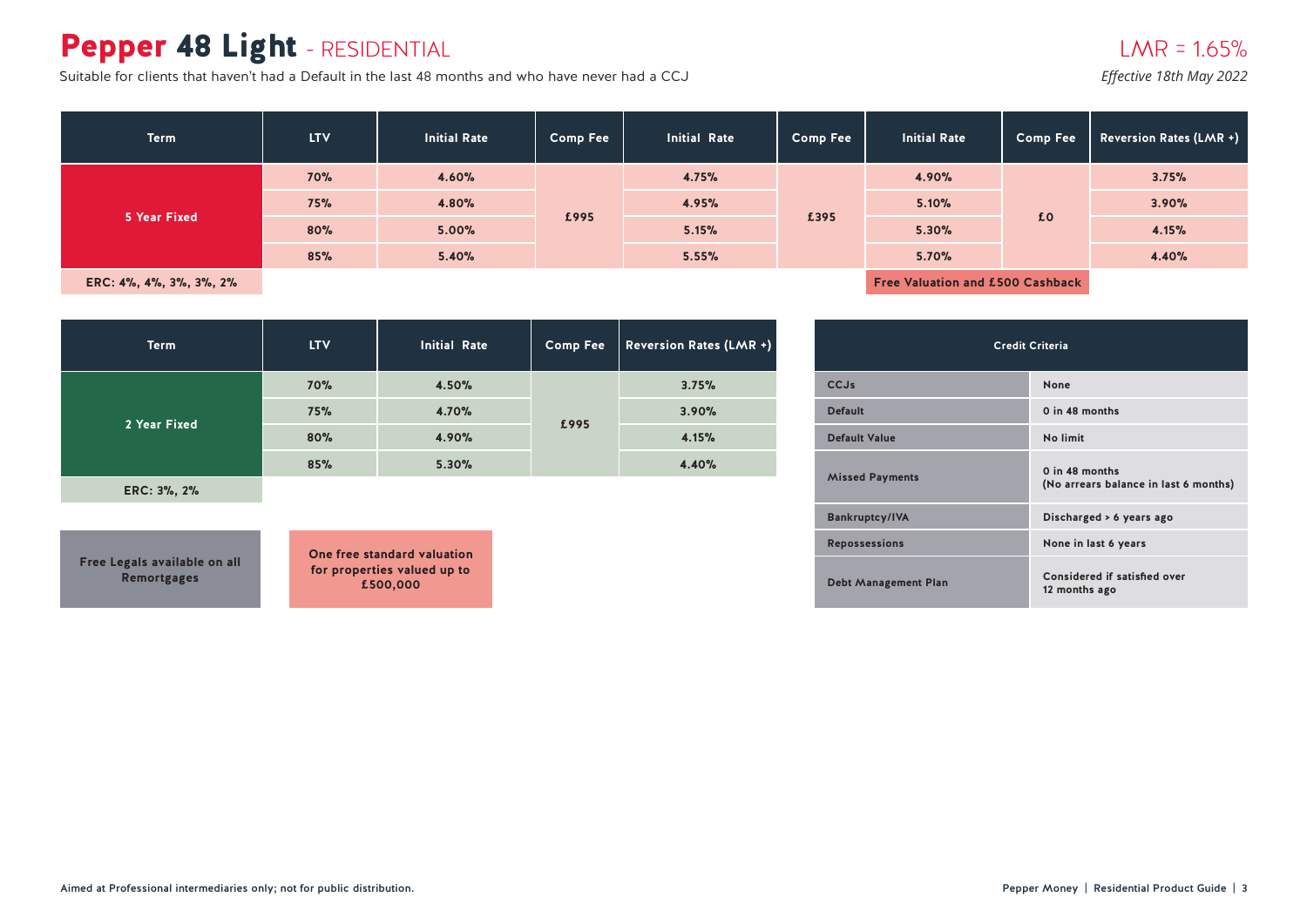#### Pepper 48 - RESIDENTIAL

Suitable for clients that haven't had a CCJ or Default in the last 48 months *Effective 18th May 2022* 

| <b>Term</b>             | <b>LTV</b> | <b>Initial Rate</b> | <b>Comp Fee</b> | <b>Initial Rate</b> | <b>Comp Fee</b> | <b>Initial Rate</b>                     | <b>Comp Fee</b> | <b>Reversion Rates (LMR +)</b> |
|-------------------------|------------|---------------------|-----------------|---------------------|-----------------|-----------------------------------------|-----------------|--------------------------------|
|                         | <b>70%</b> | 4.65%               | £995            | 4.80%               | £395            | 4.95%                                   | £0              | 3.75%                          |
| 5 Year Fixed            | 75%        | 4.85%               |                 | 5.00%               |                 | 5.15%                                   |                 | 3.90%                          |
|                         | 80%        | 5.05%               |                 | 5.20%               |                 | 5.35%                                   |                 | 4.15%                          |
|                         | 85%        | 5.45%               |                 | 5.60%               |                 | 5.75%                                   |                 | 4.40%                          |
| ERC: 4%, 4%, 3%, 3%, 2% |            |                     |                 |                     |                 | <b>Free Valuation and £500 Cashback</b> |                 |                                |

| <b>Term</b>  | <b>LTV</b> | <b>Initial Rate</b> | <b>Comp Fee</b> | Reversion Rates (LMR +) |
|--------------|------------|---------------------|-----------------|-------------------------|
| 2 Year Fixed | 70%        | 4.55%               |                 | 3.75%                   |
|              | 75%        | 4.75%               |                 | 3.90%                   |
|              | 80%        | 4.95%               | £995            | 4.15%                   |
|              | 85%        | 5.35%               |                 | 4.40%                   |

**ERC: 3%, 2%**

**Free Legals available on all Remortgages**

| <b>Credit Criteria</b>      |                                                         |  |  |  |  |  |  |
|-----------------------------|---------------------------------------------------------|--|--|--|--|--|--|
| <b>CCJs</b>                 | 0 in 48 months                                          |  |  |  |  |  |  |
| <b>Default</b>              | 0 in 48 months                                          |  |  |  |  |  |  |
| <b>Default Value</b>        | No limit                                                |  |  |  |  |  |  |
| <b>Missed Payments</b>      | 0 in 48 months<br>(No arrears balance in last 6 months) |  |  |  |  |  |  |
| <b>Bankruptcy/IVA</b>       | Discharged > 6 years ago                                |  |  |  |  |  |  |
| <b>Repossessions</b>        | None in last 6 years                                    |  |  |  |  |  |  |
| <b>Debt Management Plan</b> | Considered if satisfied over<br>12 months ago           |  |  |  |  |  |  |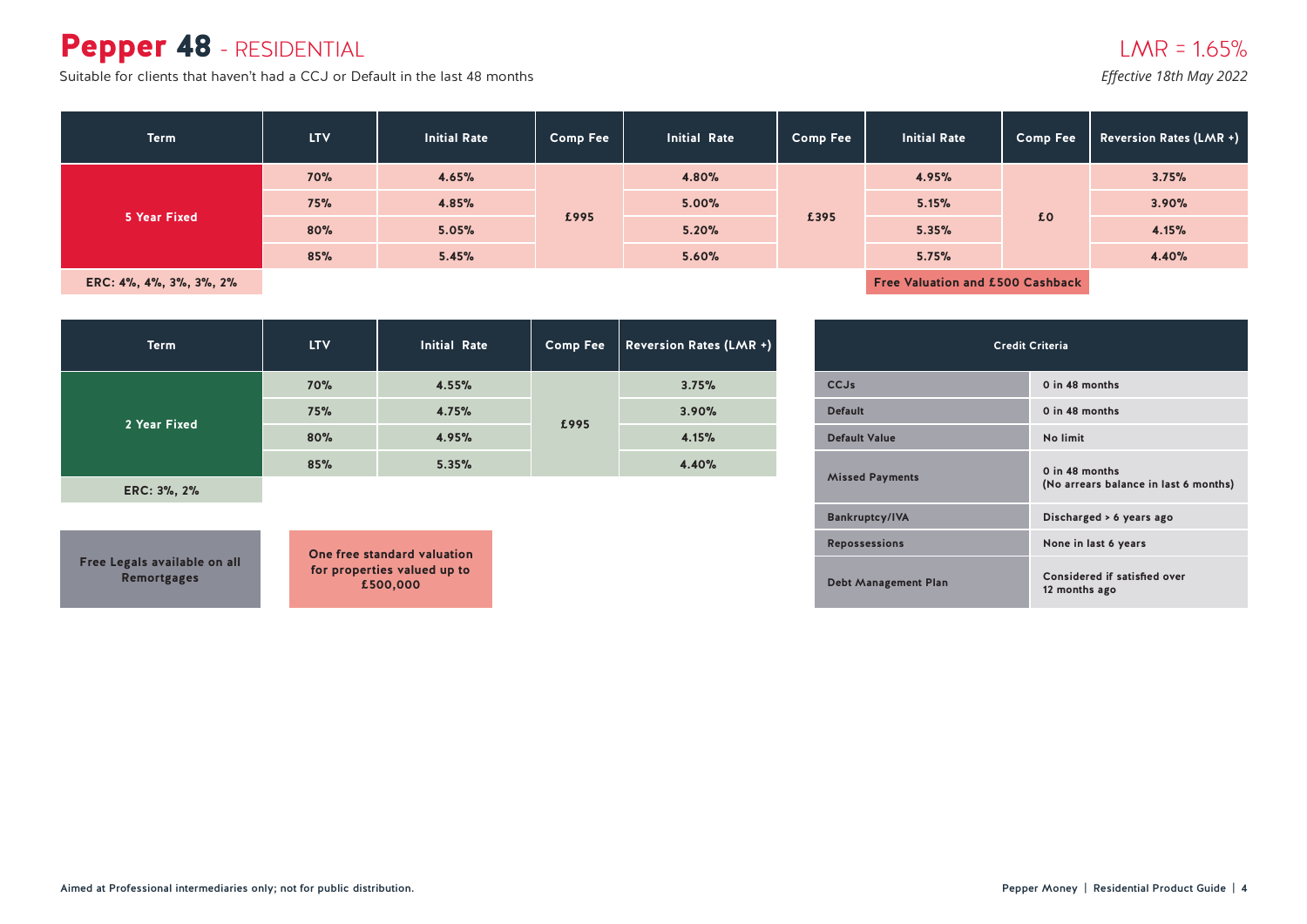### Pepper 36 Light - RESIDENTIAL

Suitable for clients that haven't had a Default in the last 36 months and who have never had a CCJ *Effective 18th May 2022* 

| <b>Term</b>             | <b>LTV</b> | <b>Initial Rate</b> | <b>Comp Fee</b> | <b>Initial Rate</b>   | <b>Comp Fee</b>       | <b>Initial Rate</b> | <b>Comp Fee</b> | <b>Reversion Rates (LMR +)</b> |
|-------------------------|------------|---------------------|-----------------|-----------------------|-----------------------|---------------------|-----------------|--------------------------------|
|                         | 65%        | 4.65%               |                 | 4.80%                 |                       | 4.95%               |                 | 3.60%                          |
|                         | <b>70%</b> | 4.75%               |                 | 4.90%                 | £995                  | 5.05%               | £0              | 3.75%                          |
| 5 Year Fixed            | 75%        | 4.95%               | £995            | 5.10%                 |                       | 5.25%               |                 | 3.90%                          |
|                         | 80%        | 5.15%               |                 | 5.30%                 |                       | 5.45%               |                 | 4.15%                          |
|                         | 85%        | 5.55%               |                 | 5.70%                 |                       | 5.85%               |                 | 4.40%                          |
| ERC: 4%, 4%, 3%, 3%, 2% |            |                     |                 | <b>Free Valuation</b> |                       |                     |                 |                                |
|                         |            |                     |                 |                       |                       |                     |                 |                                |
| 2 Year Fixed            | 75%        | 4.85%               |                 | 5.00%                 |                       | 5.15%               |                 | 3.90%                          |
|                         | 80%        | 5.05%               | £995            | 5.20%                 | £995                  | 5.35%               | £0              | 4.15%                          |
|                         | 85%        | 5.45%               |                 | 5.60%                 |                       | 5.75%               |                 | 4.40%                          |
| ERC: 3%, 2%             |            |                     |                 |                       | <b>Free Valuation</b> |                     |                 |                                |

| <b>Term</b>    | <b>LTV</b> | <b>Initial Rate</b> | <b>Comp Fee</b> | <b>Reversion Rates (LMR +)</b> |
|----------------|------------|---------------------|-----------------|--------------------------------|
| 2 Year Tracker | 65%        | $2.85% + LMR$       |                 | 3.60%                          |
|                | 70%        | $2.90% + LMR$       |                 | 3.75%                          |
|                | 75%        | $2.95% + LMR$       | £0              | 3.90%                          |
|                | 80%        | $3.45% + LMR$       |                 | 4.15%                          |
|                | 85%        | $4.15% + LMR$       |                 | 4.40%                          |
|                |            |                     |                 |                                |

**ERC: 3%, 2%**

| <b>Lifetime Tracker</b> | 65% | $2.85% + LMR$ |    |
|-------------------------|-----|---------------|----|
|                         | 70% | $2.90% + LMR$ |    |
|                         | 75% | $2.95% + LMR$ | £0 |
|                         | 80% | $3.45% + LMR$ |    |
|                         | 85% | $4.15% + LMR$ |    |
|                         |     |               |    |

**ERC: 3%, 2%, 1%, 0.5%, 0.5%**

| <b>Credit Criteria</b>      |                                                         |  |  |  |  |  |  |
|-----------------------------|---------------------------------------------------------|--|--|--|--|--|--|
| CCJs                        | None                                                    |  |  |  |  |  |  |
| <b>Default</b>              | 0 in 36 months                                          |  |  |  |  |  |  |
| <b>Default Value</b>        | No limit                                                |  |  |  |  |  |  |
| <b>Missed Payments</b>      | 0 in 36 months<br>(No arrears balance in last 6 months) |  |  |  |  |  |  |
| <b>Bankruptcy/IVA</b>       | Discharged > 6 years ago                                |  |  |  |  |  |  |
| <b>Repossessions</b>        | None in last 6 years                                    |  |  |  |  |  |  |
| <b>Debt Management Plan</b> | Considered if satisfied over<br>12 months ago           |  |  |  |  |  |  |

**Free Legals available on all Remortgages**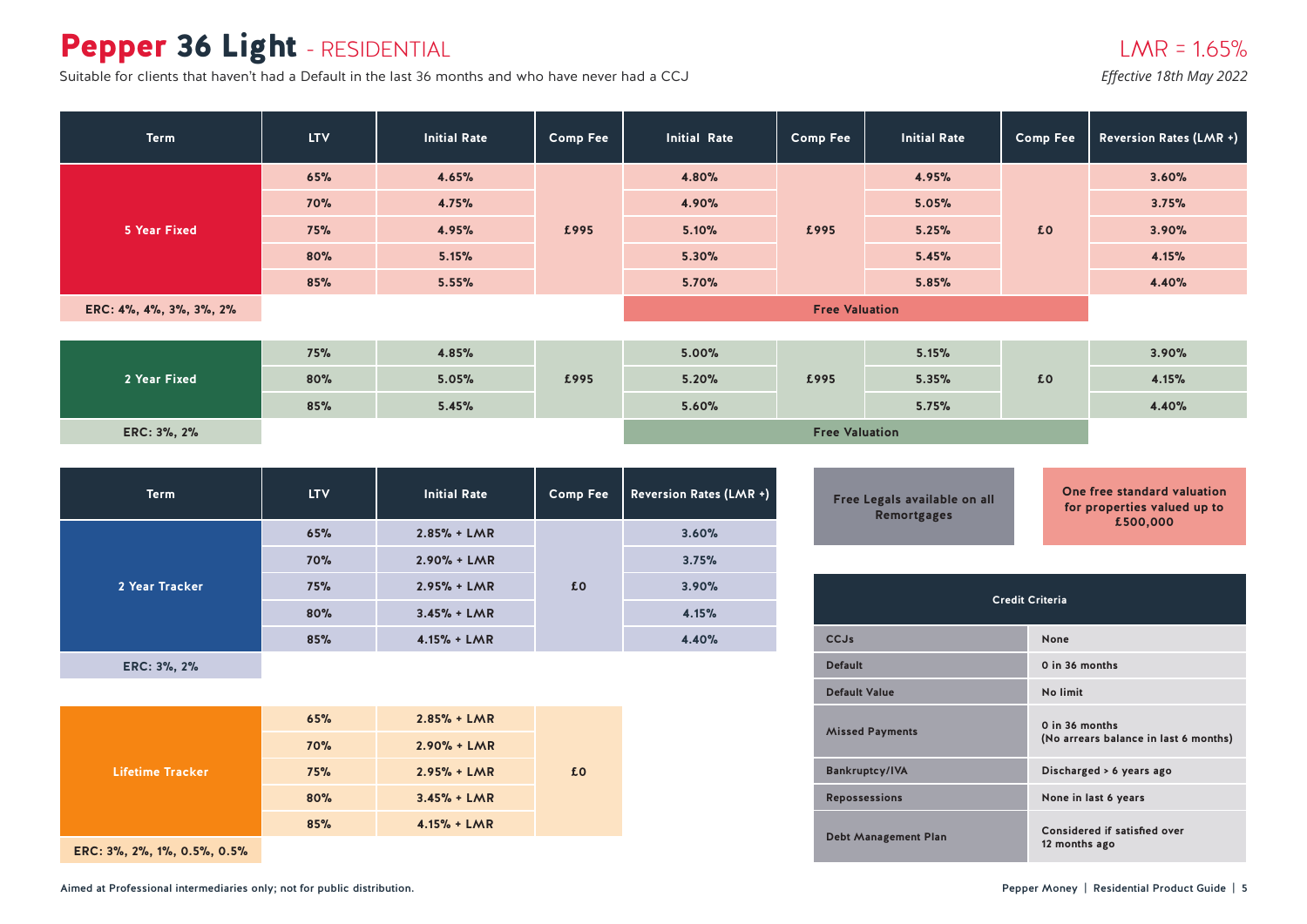#### Pepper 36 - RESIDENTIAL

Suitable for clients that haven't had a CCJ or Default in the last 36 months *Effective 18th May 2022* 

| <b>Term</b>             | <b>LTV</b> | <b>Initial Rate</b> | <b>Comp Fee</b>                          | <b>Initial Rate</b>   | <b>Comp Fee</b> | <b>Initial Rate</b> | Comp Fee | Reversion Rates (LMR +) |
|-------------------------|------------|---------------------|------------------------------------------|-----------------------|-----------------|---------------------|----------|-------------------------|
|                         | 65%        | 4.70%               |                                          | 4.85%                 |                 | 5.00%               |          | 3.60%                   |
|                         | <b>70%</b> | 4.80%               | 4.95%<br>£995<br>5.15%<br>5.35%<br>5.75% |                       | £995            | 5.10%               | £0       | 3.75%                   |
| 5 Year Fixed            | 75%        | 5.00%               |                                          |                       |                 | 5.30%               |          | 3.90%                   |
|                         | 80%        | 5.20%               |                                          |                       |                 | 5.50%               |          | 4.15%                   |
|                         | 85%        | 5.60%               |                                          |                       |                 | 5.90%               |          | 4.40%                   |
| ERC: 4%, 4%, 3%, 3%, 2% |            |                     |                                          | <b>Free Valuation</b> |                 |                     |          |                         |
|                         |            |                     |                                          |                       |                 |                     |          |                         |
|                         | 75%        | 4.90%               |                                          | 5.05%                 |                 | 5.20%               |          | 3.90%                   |
| 2 Year Fixed            | 80%        | 5.10%               | £995                                     | 5.25%                 | £995            | 5.40%               | £0       | 4.15%                   |
|                         | 85%        | 5.50%               |                                          | 5.65%                 |                 | 5.80%               |          | 4.40%                   |
| ERC: 3%, 2%             |            |                     |                                          | <b>Free Valuation</b> |                 |                     |          |                         |

| <b>Term</b>    | <b>LTV</b> | <b>Initial Rate</b> | <b>Comp Fee</b> | <b>Reversion Rates (LMR +)</b> |
|----------------|------------|---------------------|-----------------|--------------------------------|
| 2 Year Tracker | 65%        | $2.90% + LMR$       |                 |                                |
|                | 70%        | $2.95% + LMR$       |                 | 3.75%                          |
|                | 75%        | $3.00% + LMR$       | £0              | 3.90%                          |
|                | 80%        | $3.50% + LMR$       |                 | 4.15%                          |
|                | 85%        | $4.20% + LMR$       |                 | 4.40%                          |

**ERC: 3%, 2%**

| Lifetime Tracker | 65% | $2.90% + LMR$ |    |
|------------------|-----|---------------|----|
|                  | 70% | $2.95% + LMR$ |    |
|                  | 75% | $3.00% + LMR$ | £0 |
|                  | 80% | $3.50% + LMR$ |    |
|                  | 85% | $4.20% + LMR$ |    |
|                  |     |               |    |

**ERC: 3%, 2%, 1%, 0.5%, 0.5%**

| Credit Criteria                                    |                                                                        |  |  |  |  |  |  |
|----------------------------------------------------|------------------------------------------------------------------------|--|--|--|--|--|--|
| CCJs                                               | $0$ in $36$ months                                                     |  |  |  |  |  |  |
| <b>Default</b>                                     | 0 in 36 months                                                         |  |  |  |  |  |  |
| Default Value                                      | No limit                                                               |  |  |  |  |  |  |
| <b>Missed Payments</b>                             | $0$ in $36$ months<br>(No arrears balance in last 6 months)            |  |  |  |  |  |  |
| <b>Bankruptcy/IVA</b>                              | Discharged > 6 years ago                                               |  |  |  |  |  |  |
| <b>Repossessions</b>                               | None in last 6 years                                                   |  |  |  |  |  |  |
| <b>Debt Management Plan</b>                        | Considered if satisfied over<br>12 months ago                          |  |  |  |  |  |  |
|                                                    |                                                                        |  |  |  |  |  |  |
| Free Legals available on all<br><b>Remortgages</b> | One free standard valuation<br>for properties valued up to<br>£500,000 |  |  |  |  |  |  |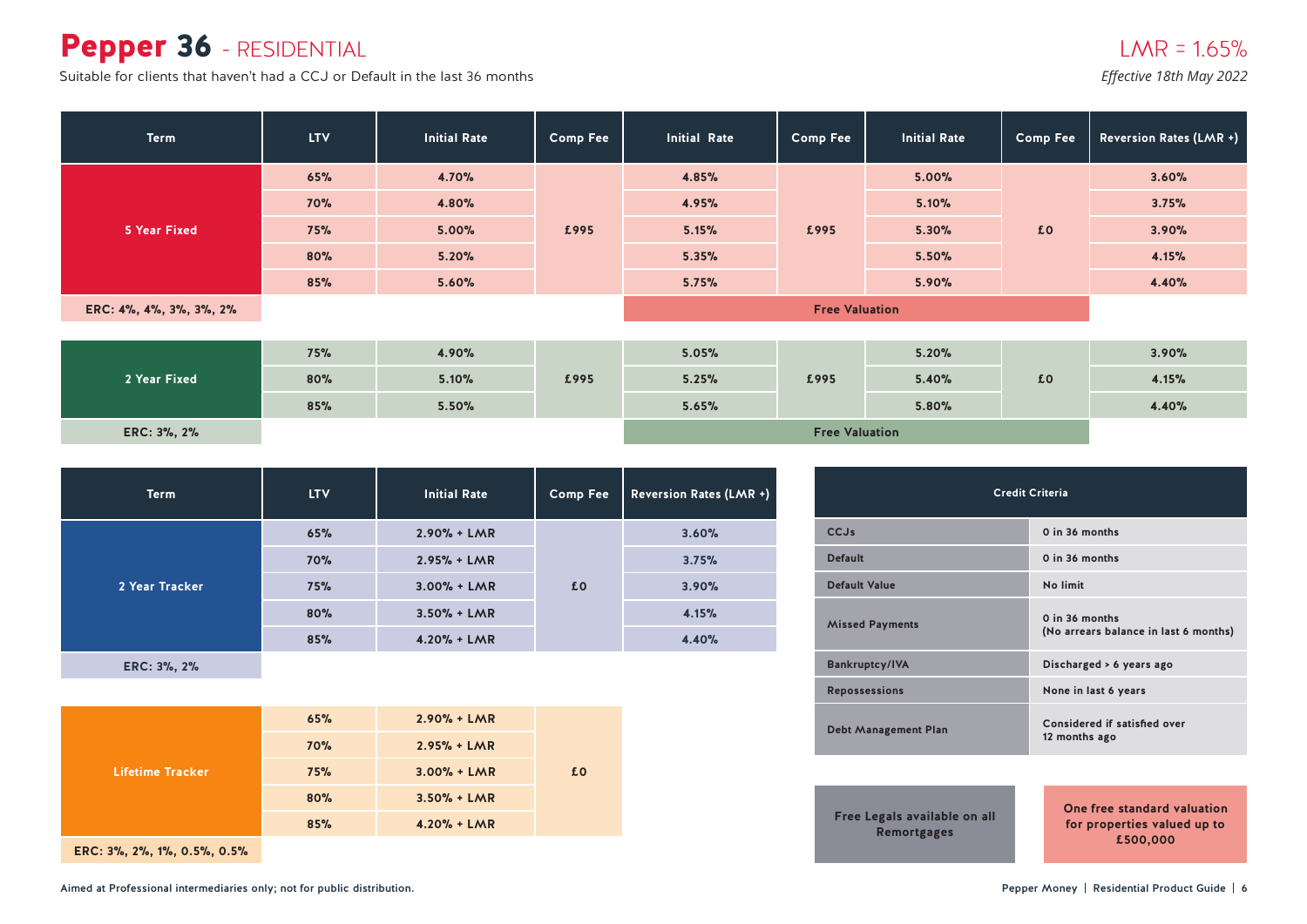# Pepper 24 Light - RESIDENTIAL

Suitable for clients that haven't had a Default in the last 24 months and who have never had a CCJ *Effective 18th May 2022* 

| Term                    | <b>LTV</b> | <b>Initial Rate</b> | <b>Comp Fee</b> | <b>Initial Rate</b> | <b>Comp Fee</b>       | <b>Initial Rate</b> | <b>Comp Fee</b> | <b>Reversion Rates (LMR +)</b> |
|-------------------------|------------|---------------------|-----------------|---------------------|-----------------------|---------------------|-----------------|--------------------------------|
|                         | <b>70%</b> | 4.90%               |                 | 5.05%               |                       | 5.20%               |                 | 3.75%                          |
| <b>5 Year Fixed</b>     | 75%        | 5.10%               | £995            | 5.25%               | £995                  | 5.40%               | £0              | 3.90%                          |
|                         | 80%        | 5.30%               |                 | 5.45%               |                       | 5.60%               |                 | 4.15%                          |
|                         | 85%        | 5.70%               |                 | 5.85%               |                       | 6.00%               |                 | 4.40%                          |
| ERC: 4%, 4%, 3%, 3%, 2% |            |                     |                 |                     |                       |                     |                 |                                |
|                         |            |                     |                 |                     |                       |                     |                 |                                |
|                         | 75%        | 5.00%               |                 | 5.15%               |                       | 5.30%               |                 | 3.90%                          |
| 2 Year Fixed            | 80%        | 5.20%               | £995            | 5.35%               | £995                  | 5.50%               | £0              | 4.15%                          |
|                         | 85%        | 5.60%               |                 | 5.75%               |                       | 5.90%               |                 | 4.40%                          |
| ERC: 3%, 2%             |            |                     |                 |                     | <b>Free Valuation</b> |                     |                 |                                |

| <b>Term</b>    | <b>LTV</b> | <b>Initial Rate</b> | <b>Comp Fee</b> | <b>Reversion Rates (LMR +)</b> |
|----------------|------------|---------------------|-----------------|--------------------------------|
| 2 Year Tracker | 65%        | $2.95% + LMR$       |                 | 3.60%                          |
|                | 70%        | $3.00% + LMR$       |                 | 3.75%                          |
|                | 75%        | $3.05% + LMR$       | £0              | 3.90%                          |
|                | 80%        | $3.55% + LMR$       |                 | 4.15%                          |
|                | 85%        | $4.25% + LMR$       |                 | 4.40%                          |
| ERC: 3%, 2%    |            |                     |                 |                                |

**Free Legals available on all Remortgages**

| Credit Criteria             |                                                              |  |  |  |  |  |
|-----------------------------|--------------------------------------------------------------|--|--|--|--|--|
| <b>CCJs</b>                 | None                                                         |  |  |  |  |  |
| <b>Default</b>              | 0 in 24 months                                               |  |  |  |  |  |
| <b>Default Value</b>        | No limit                                                     |  |  |  |  |  |
| <b>Missed Payments</b>      | $0$ in 24 months<br>(No arrears balance in<br>last 6 months) |  |  |  |  |  |
| <b>Bankruptcy/IVA</b>       | Discharged > 6 years ago                                     |  |  |  |  |  |
| <b>Repossessions</b>        | None in last 6 years                                         |  |  |  |  |  |
| <b>Debt Management Plan</b> | <b>Considered if satisfied over</b><br>12 months ago         |  |  |  |  |  |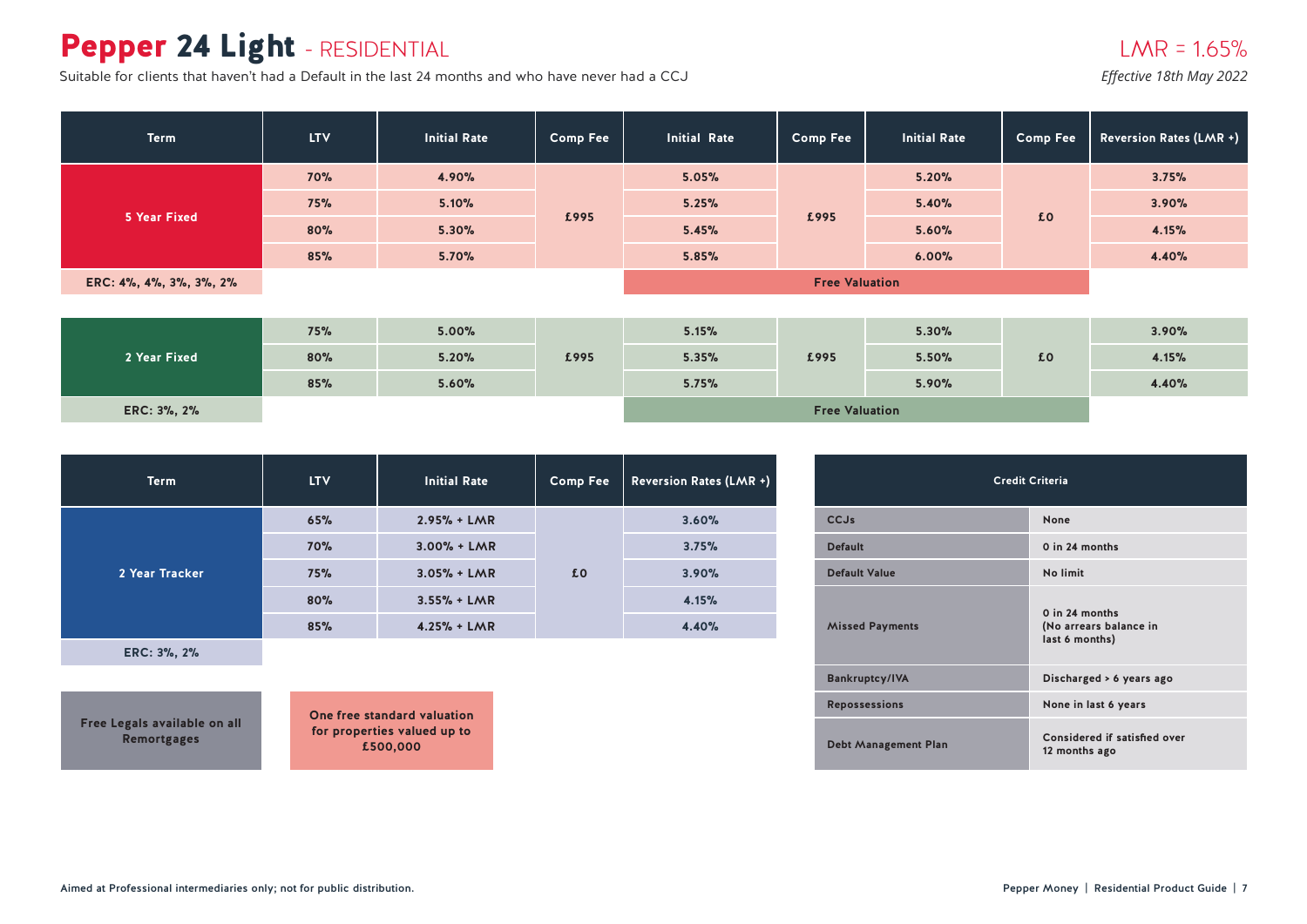### Pepper 24 - RESIDENTIAL

Suitable for clients that haven't had a CCJ or Default in the last 24 months *Effective 18th May 2022* 

| <b>Term</b>             | <b>LTV</b> | <b>Initial Rate</b> | Comp Fee                        | <b>Initial Rate</b>   | <b>Comp Fee</b>       | <b>Initial Rate</b> | <b>Comp Fee</b> | <b>Reversion Rates (LMR +)</b> |  |  |
|-------------------------|------------|---------------------|---------------------------------|-----------------------|-----------------------|---------------------|-----------------|--------------------------------|--|--|
|                         | <b>70%</b> | 4.95%               |                                 | 5.10%                 |                       | 5.25%               |                 | 3.75%                          |  |  |
|                         | 75%        | 5.15%               | 5.30%<br>£995<br>5.50%<br>5.90% |                       | 5.45%                 |                     | 3.90%           |                                |  |  |
| 5 Year Fixed            | 80%        | 5.35%               |                                 |                       | £995                  | 5.65%               | £0              | 4.15%                          |  |  |
|                         | 85%        | 5.75%               |                                 |                       |                       | 6.05%               |                 | 4.40%                          |  |  |
| ERC: 4%, 4%, 3%, 3%, 2% |            |                     |                                 | <b>Free Valuation</b> |                       |                     |                 |                                |  |  |
|                         |            |                     |                                 |                       |                       |                     |                 |                                |  |  |
|                         | 75%        | 5.05%               |                                 | 5.20%                 |                       | 5.35%               |                 | 3.90%                          |  |  |
| 2 Year Fixed            | 80%        | 5.25%               | £995                            | 5.40%                 | £995                  | 5.55%               | £0              | 4.15%                          |  |  |
|                         | 85%        | 5.65%               |                                 | 5.80%                 |                       | 5.95%               |                 | 4.40%                          |  |  |
| ERC: 3%, 2%             |            |                     |                                 |                       | <b>Free Valuation</b> |                     |                 |                                |  |  |

| <b>Term</b>    | <b>LTV</b> | <b>Initial Rate</b> | <b>Comp Fee</b> | <b>Reversion Rates (LMR +)</b> |
|----------------|------------|---------------------|-----------------|--------------------------------|
|                | 65%        | $3.00% + LMR$       |                 | 3.60%                          |
|                | 70%        | $3.05% + LMR$       |                 | 3.75%                          |
| 2 Year Tracker | 75%        | $3.10% + LMR$       | £0              | 3.90%                          |
|                | 80%        | $3.60% + LMR$       |                 | 4.15%                          |
|                | 85%        | $4.30% + LMR$       |                 | 4.40%                          |

**ERC: 3%, 2%**

**Free Legals available on all Remortgages**

| <b>Credit Criteria</b>      |                                                              |  |  |  |  |  |
|-----------------------------|--------------------------------------------------------------|--|--|--|--|--|
| CCJs                        | 0 in 24 months                                               |  |  |  |  |  |
| <b>Default</b>              | 0 in 24 months                                               |  |  |  |  |  |
| <b>Default Value</b>        | No limit                                                     |  |  |  |  |  |
| <b>Missed Payments</b>      | $0$ in 24 months<br>(No arrears balance in<br>last 6 months) |  |  |  |  |  |
| <b>Bankruptcy/IVA</b>       | Discharged > 6 years ago                                     |  |  |  |  |  |
| <b>Repossessions</b>        | None in last 6 years                                         |  |  |  |  |  |
| <b>Debt Management Plan</b> | Considered if satisfied over<br>12 months ago                |  |  |  |  |  |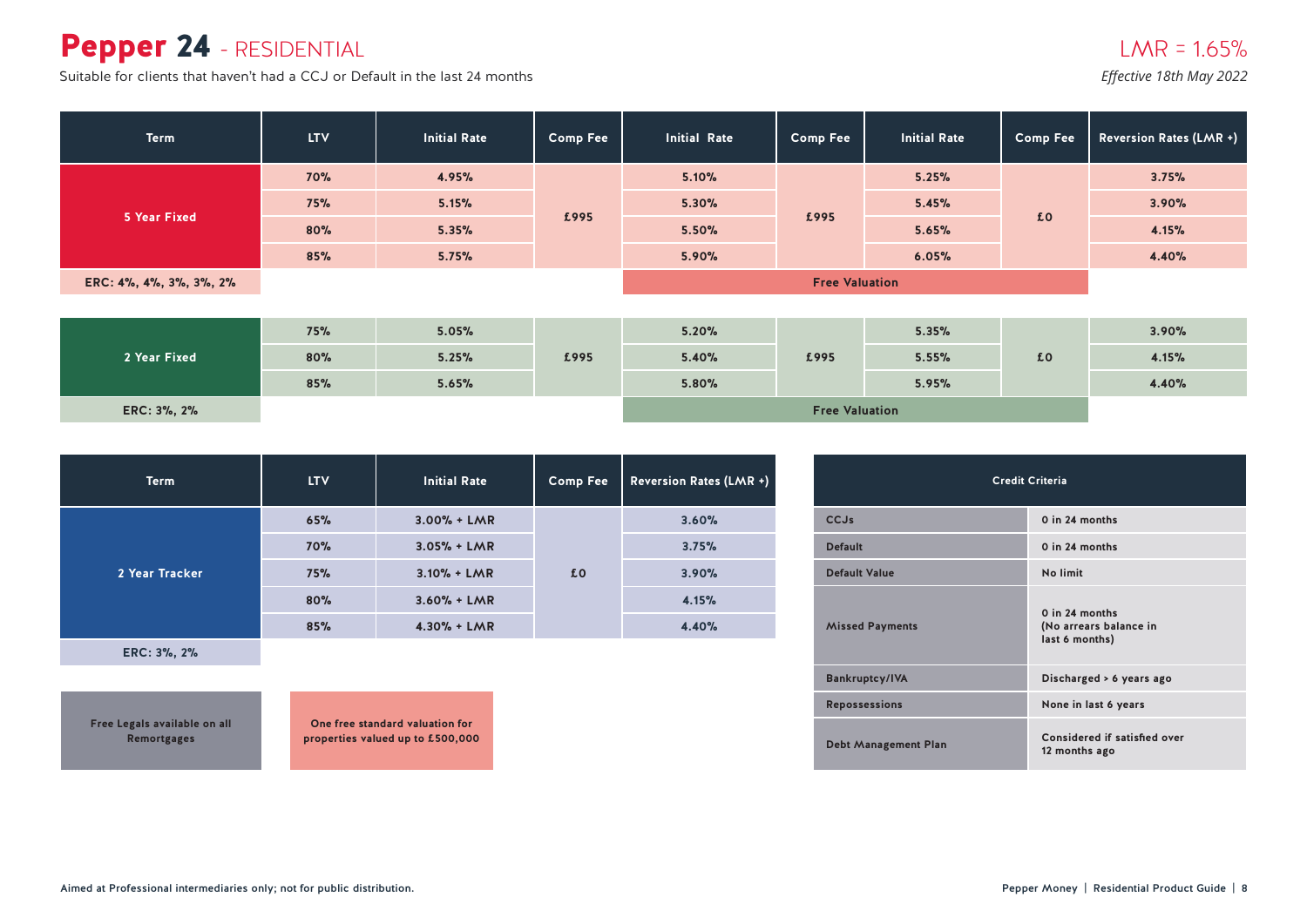# Pepper 18 Light - RESIDENTIAL

Suitable for clients that haven't had a Default in the last 18 months and who have never had a CCJ *Effective 18th May 2022* 

| <b>Term</b>             | <b>LTV</b> | <b>Initial Rate</b> | <b>Comp Fee</b>                 | <b>Initial Rate</b>   | <b>Comp Fee</b> | <b>Initial Rate</b> | <b>Comp Fee</b> | <b>Reversion Rates (LMR +)</b> |
|-------------------------|------------|---------------------|---------------------------------|-----------------------|-----------------|---------------------|-----------------|--------------------------------|
|                         | <b>70%</b> | 5.40%               | 5.60%<br>£995<br>5.90%<br>6.45% | 5.55%                 |                 | 5.70%               | £0              | 4.05%                          |
|                         | 75%        |                     |                                 | 5.75%                 |                 | 5.90%               |                 | 4.20%                          |
| 5 Year Fixed            | 80%        |                     |                                 | 6.05%                 | £995            | 6.20%               |                 | 4.45%                          |
|                         | 85%        |                     |                                 | 6.60%                 |                 | 6.75%               |                 | 4.70%                          |
| ERC: 4%, 4%, 3%, 3%, 2% |            |                     |                                 | <b>Free Valuation</b> |                 |                     |                 |                                |

| <b>Term</b>  | <b>LTV</b> | <b>Initial Rate</b> | <b>Comp Fee</b> | <b>Initial Rate</b>   | <b>Comp Fee</b> | <b>Initial Rate</b> | <b>Comp Fee</b> | Reversion Rates (LMR +) |
|--------------|------------|---------------------|-----------------|-----------------------|-----------------|---------------------|-----------------|-------------------------|
|              | <b>70%</b> | 5.20%               | £995            | 5.35%                 |                 | 5.50%               | £0              | 4.05%                   |
|              | 75%        | 5.30%               |                 | 5.45%                 | £995            | 5.60%               |                 | 4.20%                   |
| 2 Year Fixed | 80%        | 5.90%               |                 | 6.05%                 |                 | 6.20%               |                 | 4.45%                   |
|              | 85%        | 6.30%               |                 | 6.45%                 |                 | 6.60%               |                 | 4.70%                   |
| ERC: 3%, 2%  |            |                     |                 | <b>Free Valuation</b> |                 |                     |                 |                         |

|                        | <b>Free Legals available</b>                            |                             |                                               |                                  |
|------------------------|---------------------------------------------------------|-----------------------------|-----------------------------------------------|----------------------------------|
| <b>CCJs</b>            | None                                                    | <b>Bankruptcy/IVA</b>       | Discharged > 6 years ago                      | on all Remortgages               |
| <b>Default</b>         | 0 in 18 months                                          | <b>Repossessions</b>        | None in last 6 years                          | One free standard valuation for  |
| <b>Default Value</b>   | No limit                                                | <b>Debt Management Plan</b> | Considered if satisfied over<br>12 months ago | properties valued up to £500,000 |
| <b>Missed Payments</b> | 0 in 18 months<br>(No arrears balance in last 6 months) |                             |                                               |                                  |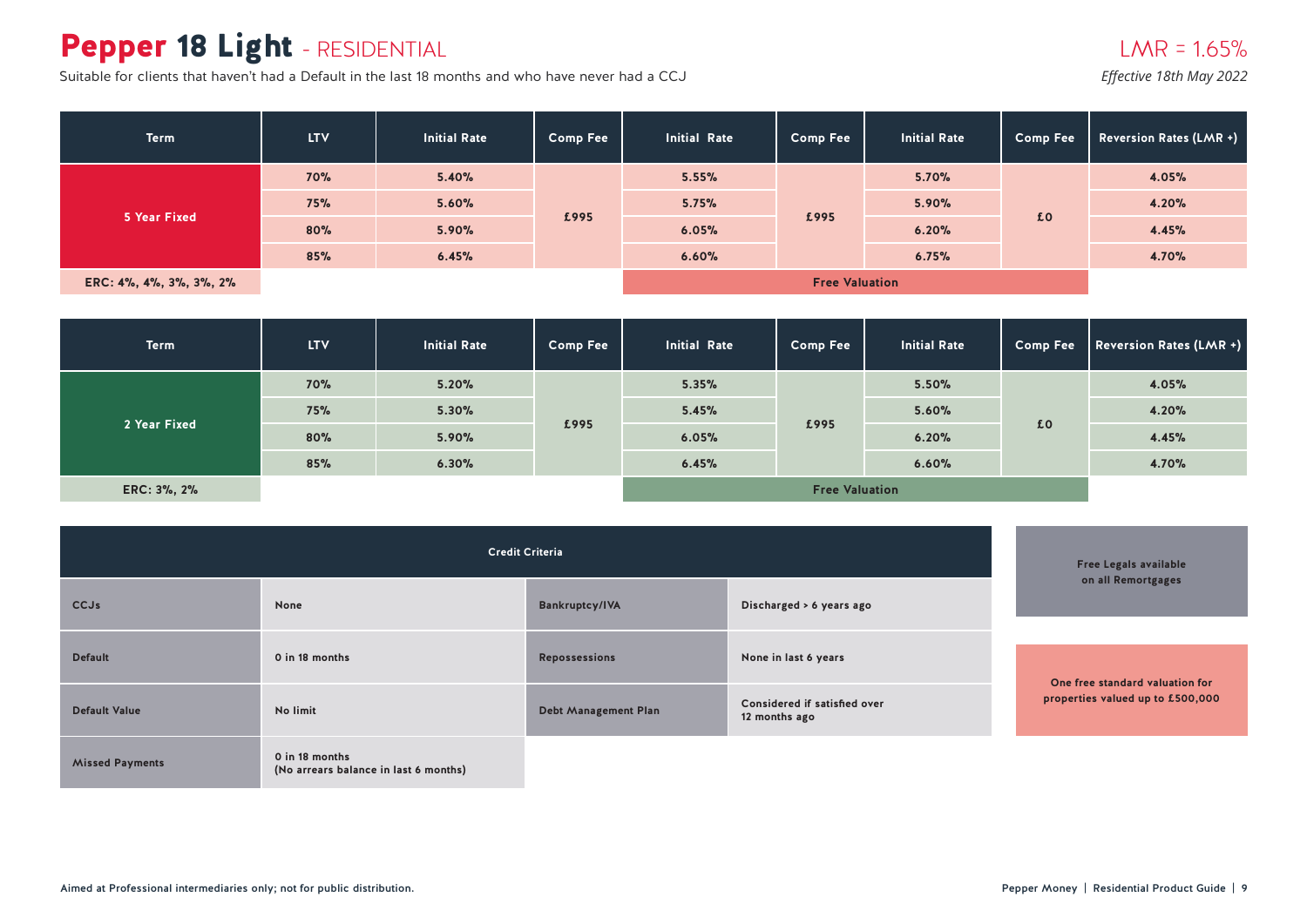### Pepper 18 - RESIDENTIAL

Suitable for clients that haven't had a CCJ or Default in the last 18 months

| <b>Term</b>             | <b>LTV</b> | <b>Initial Rate</b> | <b>Comp Fee</b> | <b>Initial Rate</b> | <b>Comp Fee</b> | <b>Initial Rate</b> | <b>Comp Fee</b> | <b>Reversion Rates (LMR +)</b> |
|-------------------------|------------|---------------------|-----------------|---------------------|-----------------|---------------------|-----------------|--------------------------------|
|                         | <b>70%</b> | 5.45%               | £995            | 5.60%               |                 | 5.75%               | £0              | 4.05%                          |
|                         | 75%        | 5.65%               |                 | 5.80%               |                 | 5.95%               |                 | 4.20%                          |
| 5 Year Fixed            | 80%        | 5.95%               |                 | 6.10%               | £995            | 6.25%               |                 | 4.45%                          |
|                         | 85%        | 6.50%               |                 | 6.65%               |                 | 6.80%               |                 | 4.70%                          |
| ERC: 4%, 4%, 3%, 3%, 2% |            |                     |                 |                     |                 |                     |                 |                                |

| <b>Term</b>                | <b>LTV</b>   | <b>Initial Rate</b> | <b>Comp Fee</b> | <b>Initial Rate</b> | <b>Comp Fee</b>       | <b>Initial Rate</b> | <b>Comp Fee</b> | Reversion Rates (LMR +) |
|----------------------------|--------------|---------------------|-----------------|---------------------|-----------------------|---------------------|-----------------|-------------------------|
|                            | 70%          | 5.25%               |                 | 5.40%               |                       | 5.55%               |                 | 4.05%                   |
| 75%<br>2 Year Fixed<br>80% |              | 5.35%               | £995            | 5.50%               | £995                  | 5.65%               | £0              | 4.20%                   |
|                            |              | 5.95%               |                 | 6.10%               |                       | 6.25%               |                 | 4.45%                   |
|                            | 85%<br>6.35% |                     | 6.50%           |                     | 6.65%                 |                     | 4.70%           |                         |
| ERC: 3%, 2%                |              |                     |                 |                     | <b>Free Valuation</b> |                     |                 |                         |

|                        | <b>Free Legals available</b><br>on all Remortgages      |                                                                              |                      |                                  |
|------------------------|---------------------------------------------------------|------------------------------------------------------------------------------|----------------------|----------------------------------|
| <b>CCJs</b>            | 0 in 18 months                                          | Bankruptcy/IVA                                                               |                      |                                  |
| <b>Default</b>         | 0 in 18 months                                          | <b>Repossessions</b>                                                         | None in last 6 years | One free standard valuation for  |
| <b>Default Value</b>   | No limit                                                | Considered if satisfied over<br><b>Debt Management Plan</b><br>12 months ago |                      | properties valued up to £500,000 |
| <b>Missed Payments</b> | 0 in 18 months<br>(No arrears balance in last 6 months) |                                                                              |                      |                                  |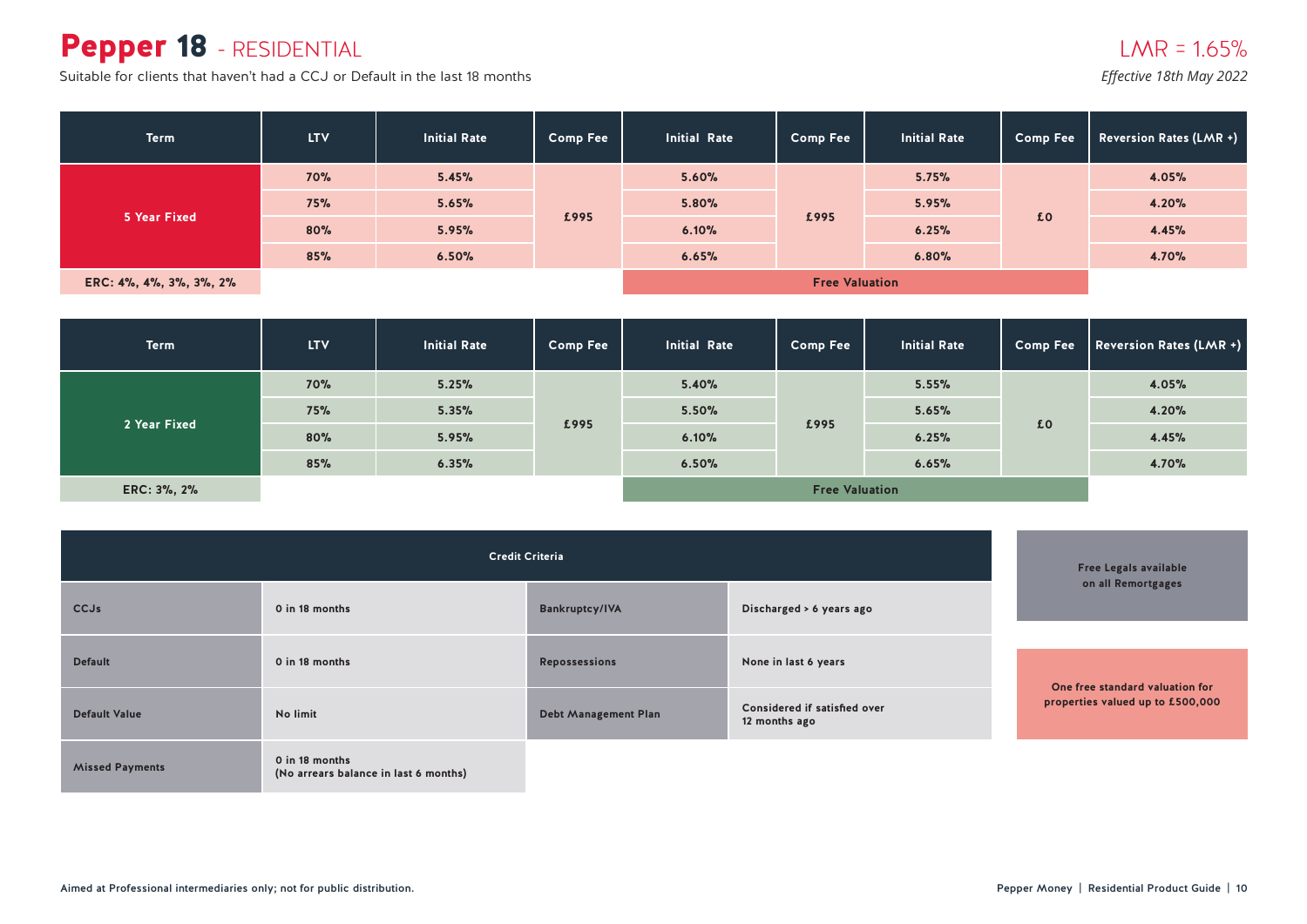# Pepper 12 Light - RESIDENTIAL

Suitable for clients that haven't had a Default in the last 12 months and who have never had a CCJ

#### $LMR = 1.65%$

*Effective 18th May 2022*

| <b>Term</b>  | <b>LTV</b>   | <b>Initial Rate</b> | <b>Comp Fee</b> | <b>Reversion Rates (LMR +)</b> |
|--------------|--------------|---------------------|-----------------|--------------------------------|
|              | <b>70%</b>   | 5.60%               |                 | 4.35%                          |
|              | 75%          | 5.70%               | £995            | 4.60%                          |
| 5 Year Fixed | 80%<br>6.25% |                     |                 | 4.85%                          |
|              | 85%          | 6.60%               |                 | 5.00%                          |

| <b>Term</b>  | LTV.       | <b>Initial Rate</b> | <b>Comp Fee</b> | <b>Initial Rate</b> | Comp Fee              | <b>Initial Rate</b> | Comp Fee | <b>Reversion Rates (LMR +)</b> |
|--------------|------------|---------------------|-----------------|---------------------|-----------------------|---------------------|----------|--------------------------------|
|              | <b>70%</b> | 5.55%               |                 | 5.70%               |                       | 5.85%               |          | 4.35%                          |
|              | 75%        | 5.60%               | £995            | 5.75%               | £995                  | 5.90%               | £0       | 4.60%                          |
| 2 Year Fixed | 80%        | 6.00%               |                 | 6.15%               |                       | 6.30%               |          | 4.85%                          |
|              | 85%        | 6.40%               |                 | 6.55%               |                       | 6.70%               |          | 5.00%                          |
| ERC: 3%, 2%  |            |                     |                 |                     | <b>Free Valuation</b> |                     |          |                                |

|                        | <b>Free Legals available</b>                            |                      |                                               |                                  |
|------------------------|---------------------------------------------------------|----------------------|-----------------------------------------------|----------------------------------|
| <b>CCJs</b>            | None                                                    | Bankruptcy/IVA       | on all Remortgages                            |                                  |
| <b>Default</b>         | 0 in 12 months                                          | <b>Repossessions</b> | None in last 6 years                          | One free standard valuation for  |
| <b>Default Value</b>   | No limit                                                | Debt Management Plan | Considered if satisfied over<br>12 months ago | properties valued up to £500,000 |
| <b>Missed Payments</b> | 0 in 12 months<br>(No arrears balance in last 6 months) |                      |                                               |                                  |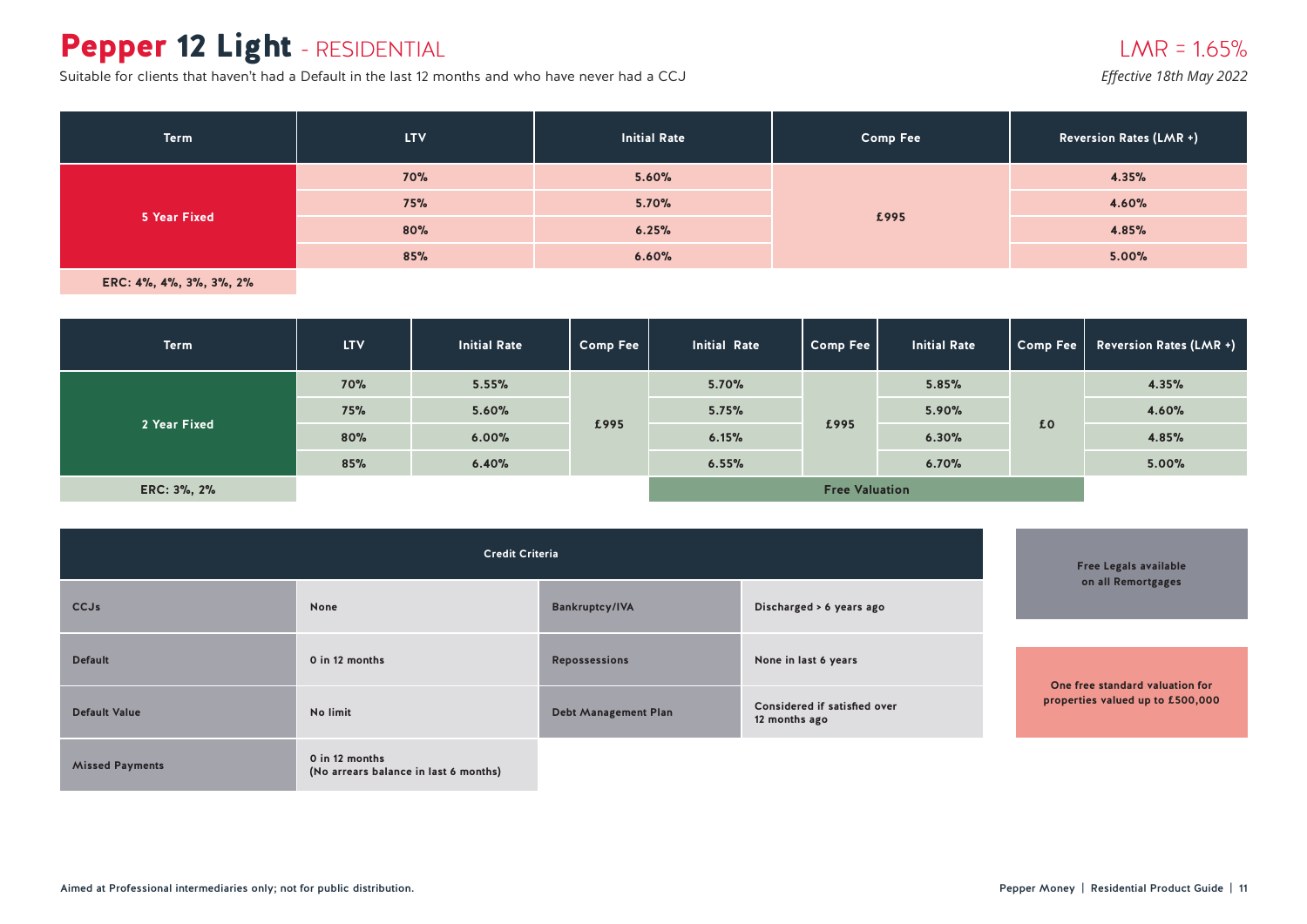### Pepper 12 - RESIDENTIAL

Suitable for clients that haven't had a CCJ or Default in the last 12 months

*Effective 18th May 2022*

| <b>Term</b>                                                         | <b>LTV</b> | <b>Initial Rate</b> | <b>Comp Fee</b> | <b>Reversion Rates (LMR +)</b> |
|---------------------------------------------------------------------|------------|---------------------|-----------------|--------------------------------|
| 5.65%<br><b>70%</b><br>5.75%<br>75%<br>5 Year Fixed<br>80%<br>6.30% |            |                     | 4.35%           |                                |
|                                                                     |            |                     |                 | 4.60%                          |
|                                                                     |            |                     | £995            | 4.85%                          |
|                                                                     | 85%        | 6.65%               |                 | 5.00%                          |

| <b>Term</b>  | <b>LTV</b> | <b>Initial Rate</b> | <b>Comp Fee</b> | <b>Initial Rate</b> | Comp Fee              | <b>Initial Rate</b> | Comp Fee | <b>Reversion Rates (LMR +)</b> |
|--------------|------------|---------------------|-----------------|---------------------|-----------------------|---------------------|----------|--------------------------------|
|              | <b>70%</b> | 5.60%               |                 | 5.75%               |                       | 5.90%               |          | 4.35%                          |
|              | 75%        | 5.65%               | £995            | 5.80%               | £995                  | 5.95%               | £0       | 4.60%                          |
| 2 Year Fixed | 80%        | 6.05%               |                 | 6.20%               |                       | 6.35%               |          | 4.85%                          |
|              | 85%        | 6.45%               |                 | 6.60%               |                       | 6.75%               |          | 5.00%                          |
| ERC: 3%, 2%  |            |                     |                 |                     | <b>Free Valuation</b> |                     |          |                                |

|                        | <b>Free Legals available</b>                            |                             |                                               |                                  |
|------------------------|---------------------------------------------------------|-----------------------------|-----------------------------------------------|----------------------------------|
| <b>CCJs</b>            | 0 in 12 months                                          | <b>Bankruptcy/IVA</b>       | on all Remortgages                            |                                  |
| <b>Default</b>         | 0 in 12 months                                          | <b>Repossessions</b>        | None in last 6 years                          | One free standard valuation for  |
| <b>Default Value</b>   | No limit                                                | <b>Debt Management Plan</b> | Considered if satisfied over<br>12 months ago | properties valued up to £500,000 |
| <b>Missed Payments</b> | 0 in 12 months<br>(No arrears balance in last 6 months) |                             |                                               |                                  |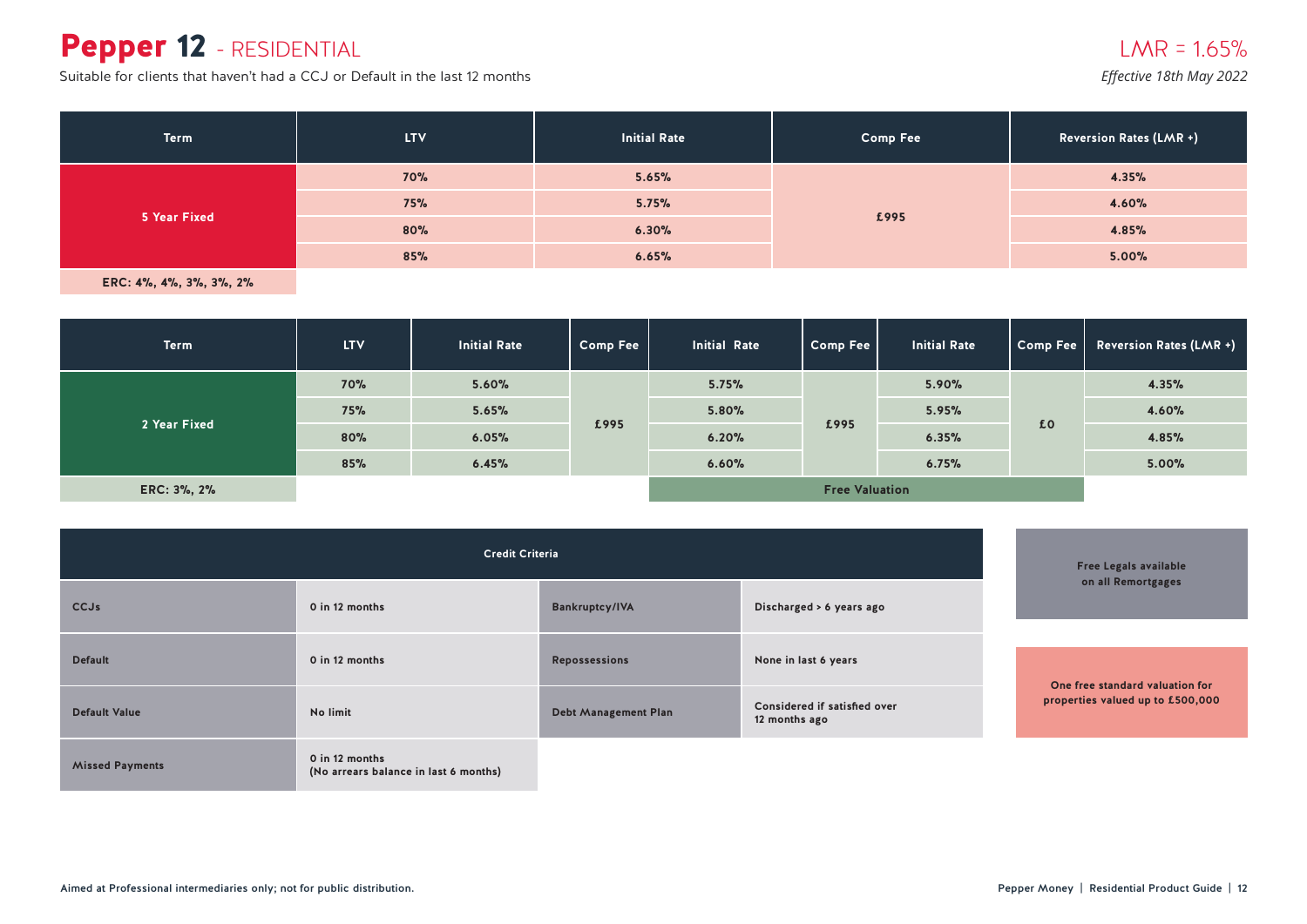# Pepper 6 Light - RESIDENTIAL

Suitable for clients that haven't had a Default in the last 6 months and who have never had a CCJ

#### $LMR = 1.65%$

*Effective 18th May 2022*

| <b>Term</b>  | <b>LTV</b> | <b>Initial Rate</b> | <b>Comp Fee</b> | Reversion Rates (LMR +) |
|--------------|------------|---------------------|-----------------|-------------------------|
|              | <b>70%</b> | 5.70%               |                 | 4.35%                   |
| 5 Year Fixed | 75%        | 5.80%               | £995            | 4.60%                   |
|              | 80%        | 6.35%               |                 | 4.85%                   |

| <b>Term</b>  | <b>LTV</b> | <b>Initial Rate</b> | <b>Comp Fee</b> | <b>Initial Rate</b> | Comp Fee              | <b>Initial Rate</b> | Comp Fee | <b>Reversion Rates (LMR +)</b> |
|--------------|------------|---------------------|-----------------|---------------------|-----------------------|---------------------|----------|--------------------------------|
|              | <b>70%</b> | 5.65%               |                 | 5.80%               |                       | 5.95%               |          | 4.35%                          |
| 2 Year Fixed | 75%        | 5.70%               | £995            | 5.85%               | £995                  | 6.00%               | £0       | 4.60%                          |
|              | 80%        | 6.10%               |                 | 6.25%               |                       | 6.40%               |          | 4.85%                          |
| ERC: 3%, 2%  |            |                     |                 |                     | <b>Free Valuation</b> |                     |          |                                |

|                        | <b>Free Legals available</b>                            |                             |                                               |                                                                     |
|------------------------|---------------------------------------------------------|-----------------------------|-----------------------------------------------|---------------------------------------------------------------------|
| <b>CCJs</b>            | None                                                    | Bankruptcy/IVA              | on all Remortgages                            |                                                                     |
|                        |                                                         |                             |                                               |                                                                     |
| <b>Default</b>         | 0 in 6 months                                           | <b>Repossessions</b>        | None in last 6 years                          |                                                                     |
| <b>Default Value</b>   | No limit                                                | <b>Debt Management Plan</b> | Considered if satisfied over<br>12 months ago | One free standard valuation for<br>properties valued up to £500,000 |
| <b>Missed Payments</b> | 0 in 12 months<br>(No arrears balance in last 6 months) |                             |                                               |                                                                     |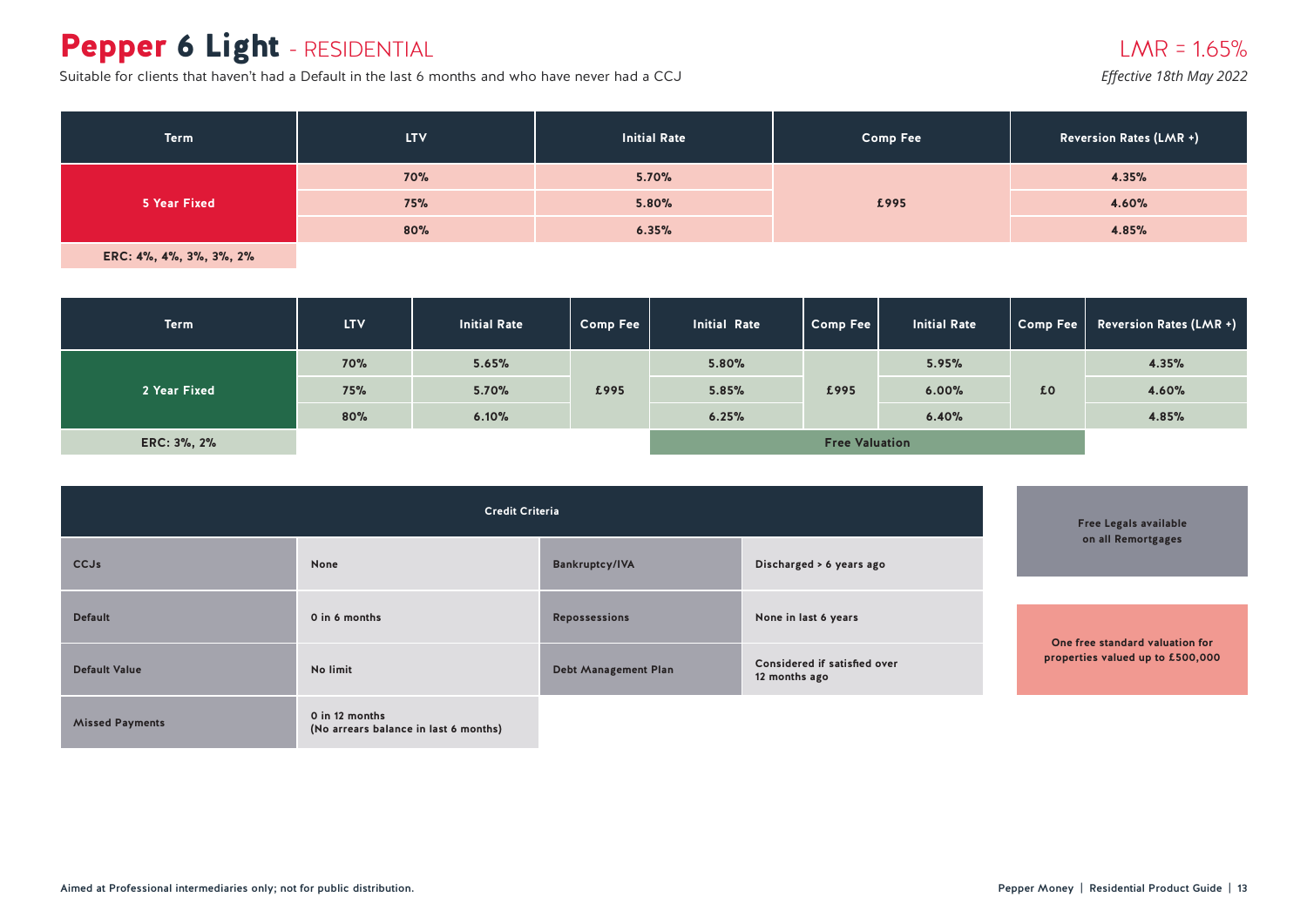### Pepper 6 - RESIDENTIAL

Suitable for clients that haven't had a CCJ or Default in the last 6 months

*Effective 18th May 2022*

| <b>Term</b>  | <b>LTV</b> | <b>Initial Rate</b> | <b>Comp Fee</b> | <b>Reversion Rates (LMR +)</b> |
|--------------|------------|---------------------|-----------------|--------------------------------|
| 5 Year Fixed | <b>70%</b> | 5.75%               |                 | 4.35%                          |
|              | 75%        | 5.85%               | £995            | 4.60%                          |
|              | 80%        | 6.40%               |                 | 4.85%                          |

| <b>Term</b>  | <b>LTV</b> | <b>Initial Rate</b> | <b>Comp Fee</b> | <b>Initial Rate</b> | Comp Fee              | <b>Initial Rate</b> | Comp Fee | <b>Reversion Rates (LMR +)</b> |
|--------------|------------|---------------------|-----------------|---------------------|-----------------------|---------------------|----------|--------------------------------|
|              | <b>70%</b> | 5.70%               |                 | 5.85%               |                       | 6.00%               |          | 4.35%                          |
| 2 Year Fixed | <b>75%</b> | 5.75%               | £995            | 5.90%               | £995                  | 6.05%               | £0       | 4.60%                          |
|              | 80%        | 6.15%               |                 | 6.30%               |                       | 6.45%               |          | 4.85%                          |
| ERC: 3%, 2%  |            |                     |                 |                     | <b>Free Valuation</b> |                     |          |                                |

|                        |                                                         | <b>Free Legals available</b> |                                                                       |  |                                                                     |
|------------------------|---------------------------------------------------------|------------------------------|-----------------------------------------------------------------------|--|---------------------------------------------------------------------|
| <b>CCJs</b>            | 0 in 6 months                                           | <b>Bankruptcy/IVA</b>        | Discharged > 6 years ago                                              |  | on all Remortgages                                                  |
| <b>Default</b>         | 0 in 6 months                                           | <b>Repossessions</b>         | None in last 6 years<br>Considered if satisfied over<br>12 months ago |  |                                                                     |
| <b>Default Value</b>   | No limit                                                | <b>Debt Management Plan</b>  |                                                                       |  | One free standard valuation for<br>properties valued up to £500,000 |
| <b>Missed Payments</b> | 0 in 12 months<br>(No arrears balance in last 6 months) |                              |                                                                       |  |                                                                     |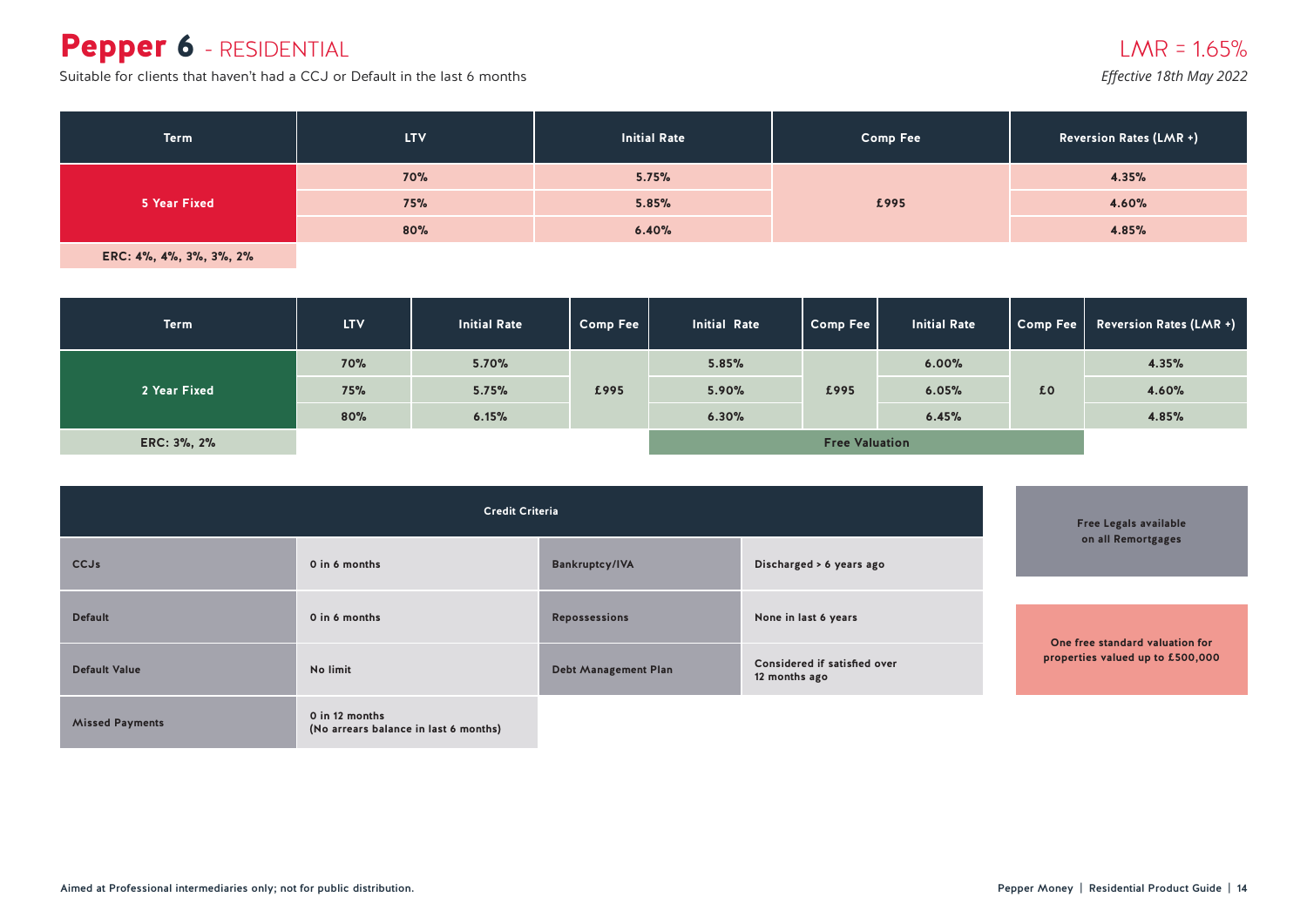### Pepper 24 DMP - Residential

Suitable for clients that haven't had a CCJ or Default in the last 24 months

| <b>Term</b>             | <b>LTV</b>            | <b>Initial Rate</b> | <b>Comp Fee</b> | <b>Initial Rate</b> | <b>Comp Fee</b> | <b>Initial Rate</b> | <b>Comp Fee</b> | <b>Reversion Rates (LMR +)</b> |
|-------------------------|-----------------------|---------------------|-----------------|---------------------|-----------------|---------------------|-----------------|--------------------------------|
|                         | <b>70%</b>            | 5.25%               |                 | 5.40%               |                 | 5.55%               |                 | 3.75%                          |
|                         | 75%                   | 5.45%               |                 | 5.60%               | £995            | 5.75%               | £0              | 3.90%                          |
| 5 Year Fixed            | 80%                   | 5.70%               | £995            | 5.85%               |                 | 6.00%               |                 | 4.15%                          |
|                         | 85%                   | 6.05%               |                 | 6.20%               |                 | 6.35%               |                 | 4.40%                          |
| ERC: 4%, 4%, 3%, 3%, 2% | <b>Free Valuation</b> |                     |                 |                     |                 |                     |                 |                                |

| <b>Term</b>  | <b>LTV</b>            | <b>Initial Rate</b> | <b>Comp Fee</b> | <b>Initial Rate</b> | <b>Comp Fee</b> | <b>Initial Rate</b> | <b>Comp Fee</b> | <b>Reversion Rates (LMR +)</b> |
|--------------|-----------------------|---------------------|-----------------|---------------------|-----------------|---------------------|-----------------|--------------------------------|
|              | 75%                   | 5.45%               |                 | 5.60%               |                 | 5.75%               |                 | 3.90%                          |
| 2 Year Fixed | 80%                   | 5.60%               | £995            | 5.75%               | £995            | 5.90%               | £0              | 4.15%                          |
|              | 85%                   | 6.15%               |                 | 6.30%               |                 | 6.45%               |                 | 4.40%                          |
| ERC: 3%, 2%  | <b>Free Valuation</b> |                     |                 |                     |                 |                     |                 |                                |

|                             |                                                                                                                                                                                                                                                                                                                                                                                                                                                                                                                         | <b>Free Legals available</b>                                                      |                          |  |                                  |
|-----------------------------|-------------------------------------------------------------------------------------------------------------------------------------------------------------------------------------------------------------------------------------------------------------------------------------------------------------------------------------------------------------------------------------------------------------------------------------------------------------------------------------------------------------------------|-----------------------------------------------------------------------------------|--------------------------|--|----------------------------------|
| <b>CCJs</b>                 | 0 in 24 months                                                                                                                                                                                                                                                                                                                                                                                                                                                                                                          | 0 in 24 months<br><b>Missed Payments</b><br>(No arrears balance in last 6 months) |                          |  | on all Remortgages               |
|                             |                                                                                                                                                                                                                                                                                                                                                                                                                                                                                                                         |                                                                                   |                          |  |                                  |
| <b>Default</b>              | 0 in 24 months                                                                                                                                                                                                                                                                                                                                                                                                                                                                                                          | <b>Bankruptcy/IVA</b>                                                             | Discharged > 6 years ago |  |                                  |
|                             |                                                                                                                                                                                                                                                                                                                                                                                                                                                                                                                         |                                                                                   |                          |  | One free standard valuation for  |
| <b>Default Value</b>        | No limit<br><b>Repossessions</b>                                                                                                                                                                                                                                                                                                                                                                                                                                                                                        |                                                                                   | None in last 6 years     |  | properties valued up to £500,000 |
| <b>Debt Management Plan</b> | For active DMPs or those satisfied in the last 12 months; see selected products in our Residential range.<br>The following criteria applies:<br>Must have been active for a minimum of 12 months<br>$\bullet$<br>Must be able to provide proof of satisfactory payments from DMP provider<br>$\bullet$<br>If active, doesn't have to be repaid at completion<br>$\bullet$<br>For remortgages, capital raising can be considered to clear the DMP<br>$\bullet$<br>No more than 1 active DMP per application<br>$\bullet$ |                                                                                   |                          |  |                                  |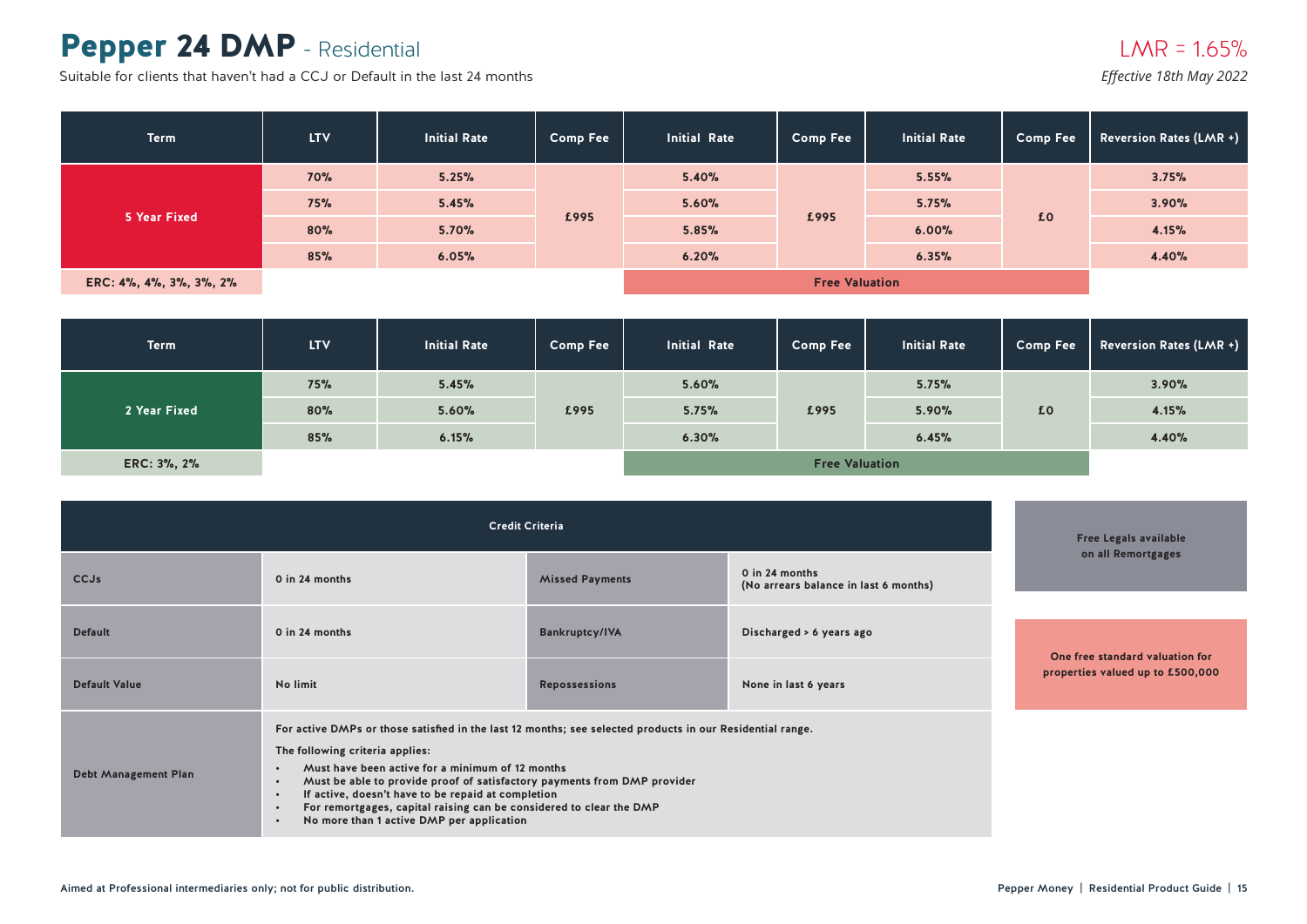### Pepper 18 DMP - Residential

Suitable for clients that haven't had a CCJ or Default in the last 18 months

| <b>Term</b>             | <b>LTV</b> | <b>Initial Rate</b> | <b>Comp Fee</b> | <b>Initial Rate</b>   | <b>Comp Fee</b> | <b>Initial Rate</b> | <b>Comp Fee</b> | <b>Reversion Rates (LMR +)</b> |
|-------------------------|------------|---------------------|-----------------|-----------------------|-----------------|---------------------|-----------------|--------------------------------|
|                         | 70%        | 5.85%               | £995            | 6.00%                 |                 | 6.15%               |                 | 4.05%                          |
|                         | 75%        | 6.05%               |                 | 6.20%                 | £995            | 6.35%               | £0              | 4.20%                          |
| 5 Year Fixed            | 80%        | 6.35%               |                 | 6.50%                 |                 | 6.65%               |                 | 4.45%                          |
|                         | 85%        | 6.70%               |                 | 6.85%                 |                 | 7.00%               |                 | 4.70%                          |
| ERC: 4%, 4%, 3%, 3%, 2% |            |                     |                 | <b>Free Valuation</b> |                 |                     |                 |                                |

| <b>Term</b>  | <b>LTV</b>            | <b>Initial Rate</b> | <b>Comp Fee</b> | <b>Initial Rate</b> | <b>Comp Fee</b> | <b>Initial Rate</b> | <b>Comp Fee</b> | <b>Reversion Rates (LMR +)</b> |
|--------------|-----------------------|---------------------|-----------------|---------------------|-----------------|---------------------|-----------------|--------------------------------|
|              | <b>70%</b>            | 5.65%               | £995            | 5.80%               |                 | 5.95%               |                 | 4.05%                          |
|              | 75%                   | 5.75%               |                 | 5.90%               |                 | 6.05%               | £0              | 4.20%                          |
| 2 Year Fixed | 80%                   | 6.35%               |                 | 6.50%               | £995            | 6.65%               |                 | 4.45%                          |
|              | 85%                   | 6.75%               |                 | 6.90%               |                 | 7.05%               |                 | 4.70%                          |
| ERC: 3%, 2%  | <b>Free Valuation</b> |                     |                 |                     |                 |                     |                 |                                |

|                             | <b>Free Legals available</b>                                                                                                                                                                                                                                                                                                                                                                                                                                                                               |                        |                                                         |                                  |  |
|-----------------------------|------------------------------------------------------------------------------------------------------------------------------------------------------------------------------------------------------------------------------------------------------------------------------------------------------------------------------------------------------------------------------------------------------------------------------------------------------------------------------------------------------------|------------------------|---------------------------------------------------------|----------------------------------|--|
| <b>CCJs</b>                 | 0 in 18 months                                                                                                                                                                                                                                                                                                                                                                                                                                                                                             | <b>Missed Payments</b> | 0 in 18 months<br>(No arrears balance in last 6 months) | on all Remortgages               |  |
|                             |                                                                                                                                                                                                                                                                                                                                                                                                                                                                                                            |                        |                                                         |                                  |  |
| <b>Default</b>              | 0 in 18 months                                                                                                                                                                                                                                                                                                                                                                                                                                                                                             | <b>Bankruptcy/IVA</b>  | Discharged > 6 years ago                                |                                  |  |
|                             |                                                                                                                                                                                                                                                                                                                                                                                                                                                                                                            |                        |                                                         | One free standard valuation for  |  |
| <b>Default Value</b>        | No limit<br><b>Repossessions</b>                                                                                                                                                                                                                                                                                                                                                                                                                                                                           |                        | None in last 6 years                                    | properties valued up to £500,000 |  |
| <b>Debt Management Plan</b> | For active DMPs or those satisfied in the last 12 months; see selected products in our Residential range.<br>The following criteria applies:<br>Must have been active for a minimum of 12 months<br>$\bullet$<br>Must be able to provide proof of satisfactory payments from DMP provider<br>$\bullet$<br>If active, doesn't have to be repaid at completion<br>$\bullet$<br>For remortgages, capital raising can be considered to clear the DMP<br>No more than 1 active DMP per application<br>$\bullet$ |                        |                                                         |                                  |  |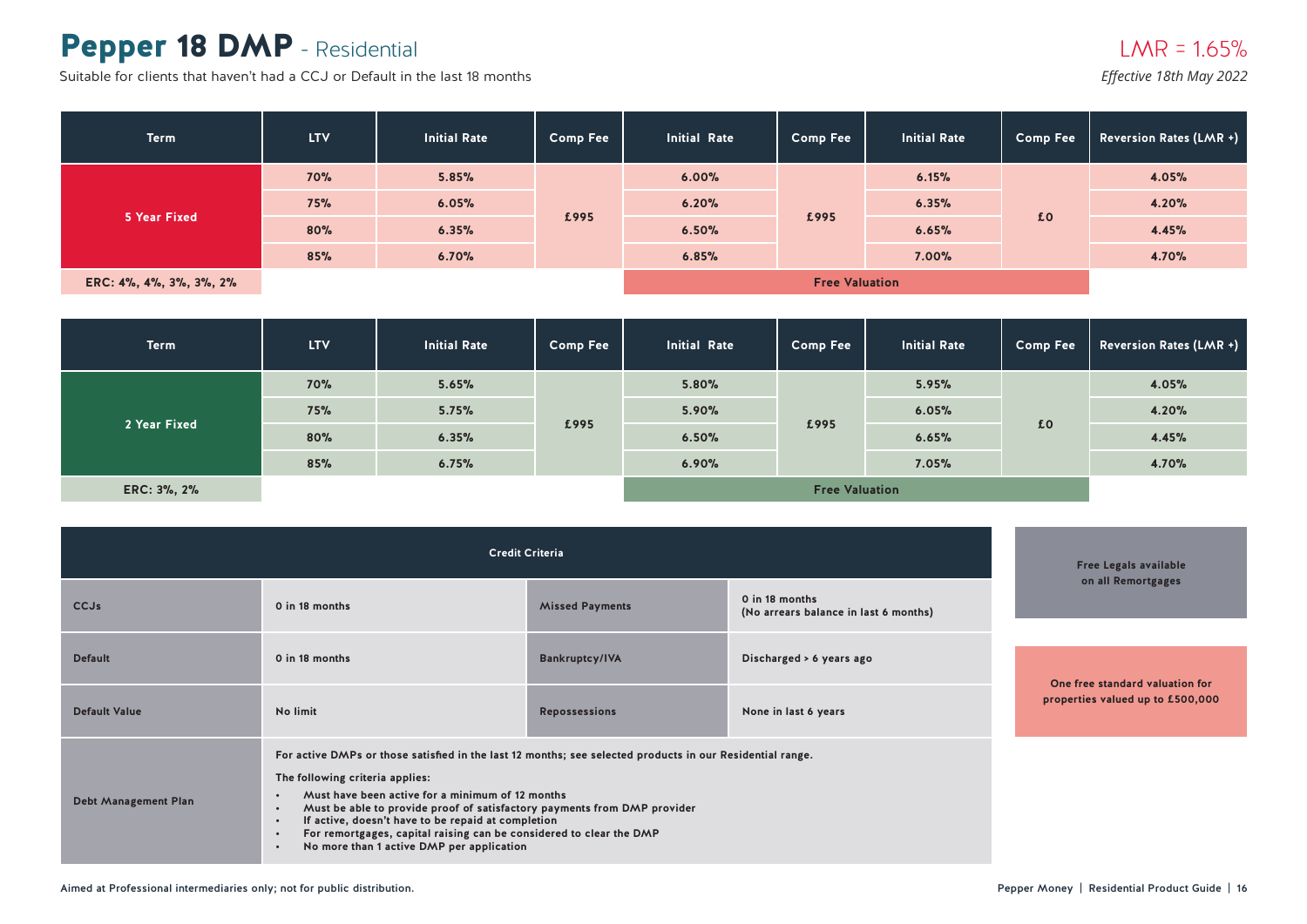### Pepper 12 DMP - Residential

Suitable for clients that haven't had a CCJ or Default in the last 12 months

*Effective 18th May 2022*

| Term         | <b>LTV</b>          | Initial Rate | <b>Comp Fee</b> | <b>Reversion Rates (LMR +)</b> |
|--------------|---------------------|--------------|-----------------|--------------------------------|
|              | <b>70%</b><br>6.05% |              | 4.35%           |                                |
| 5 Year Fixed | 75%                 | 6.15%        | £995            | 4.60%                          |
|              | 80%                 | 6.70%        |                 | 4.85%                          |
|              | 85%                 | 7.05%        |                 | 5.00%                          |

| <b>Term</b>  | <b>LTV</b> | <b>Initial Rate</b> | <b>Comp Fee</b> | <b>Initial Rate</b> | <b>Comp Fee</b>       | <b>Initial Rate</b> | <b>Comp Fee</b> | <b>Reversion Rates (LMR +)</b> |
|--------------|------------|---------------------|-----------------|---------------------|-----------------------|---------------------|-----------------|--------------------------------|
|              | 70%        | 6.00%               | £995            | 6.15%               |                       | 6.30%               |                 | 4.35%                          |
|              | 75%        | 6.05%               |                 | 6.20%               |                       | 6.35%               | £0              | 460%                           |
| 2 Year Fixed | 80%        | 6.45%               |                 | 6.60%               | £995                  | 6.75%               |                 | 4.85%                          |
|              | 85%        | 6.85%               |                 | 7.00%               |                       | 7.15%               |                 | 5.00%                          |
| ERC: 3%, 2%  |            |                     |                 |                     | <b>Free Valuation</b> |                     |                 |                                |

|                             | <b>Free Legals available</b>                                                                                                                                                                                                                                                                                                                                                                                                                                                                                            |                        |                                                         |                                  |
|-----------------------------|-------------------------------------------------------------------------------------------------------------------------------------------------------------------------------------------------------------------------------------------------------------------------------------------------------------------------------------------------------------------------------------------------------------------------------------------------------------------------------------------------------------------------|------------------------|---------------------------------------------------------|----------------------------------|
| <b>CCJs</b>                 | 0 in 12 months                                                                                                                                                                                                                                                                                                                                                                                                                                                                                                          | <b>Missed Payments</b> | 0 in 12 months<br>(No arrears balance in last 6 months) | on all Remortgages               |
|                             |                                                                                                                                                                                                                                                                                                                                                                                                                                                                                                                         |                        |                                                         |                                  |
| <b>Default</b>              | 0 in 12 months                                                                                                                                                                                                                                                                                                                                                                                                                                                                                                          | <b>Bankruptcy/IVA</b>  | Discharged > 6 years ago                                |                                  |
|                             |                                                                                                                                                                                                                                                                                                                                                                                                                                                                                                                         |                        |                                                         | One free standard valuation for  |
| <b>Default Value</b>        | No limit                                                                                                                                                                                                                                                                                                                                                                                                                                                                                                                | <b>Repossessions</b>   | None in last 6 years                                    | properties valued up to £500,000 |
| <b>Debt Management Plan</b> | For active DMPs or those satisfied in the last 12 months; see selected products in our Residential range.<br>The following criteria applies:<br>Must have been active for a minimum of 12 months<br>$\bullet$<br>Must be able to provide proof of satisfactory payments from DMP provider<br>$\bullet$<br>If active, doesn't have to be repaid at completion<br>$\bullet$<br>For remortgages, capital raising can be considered to clear the DMP<br>$\bullet$<br>No more than 1 active DMP per application<br>$\bullet$ |                        |                                                         |                                  |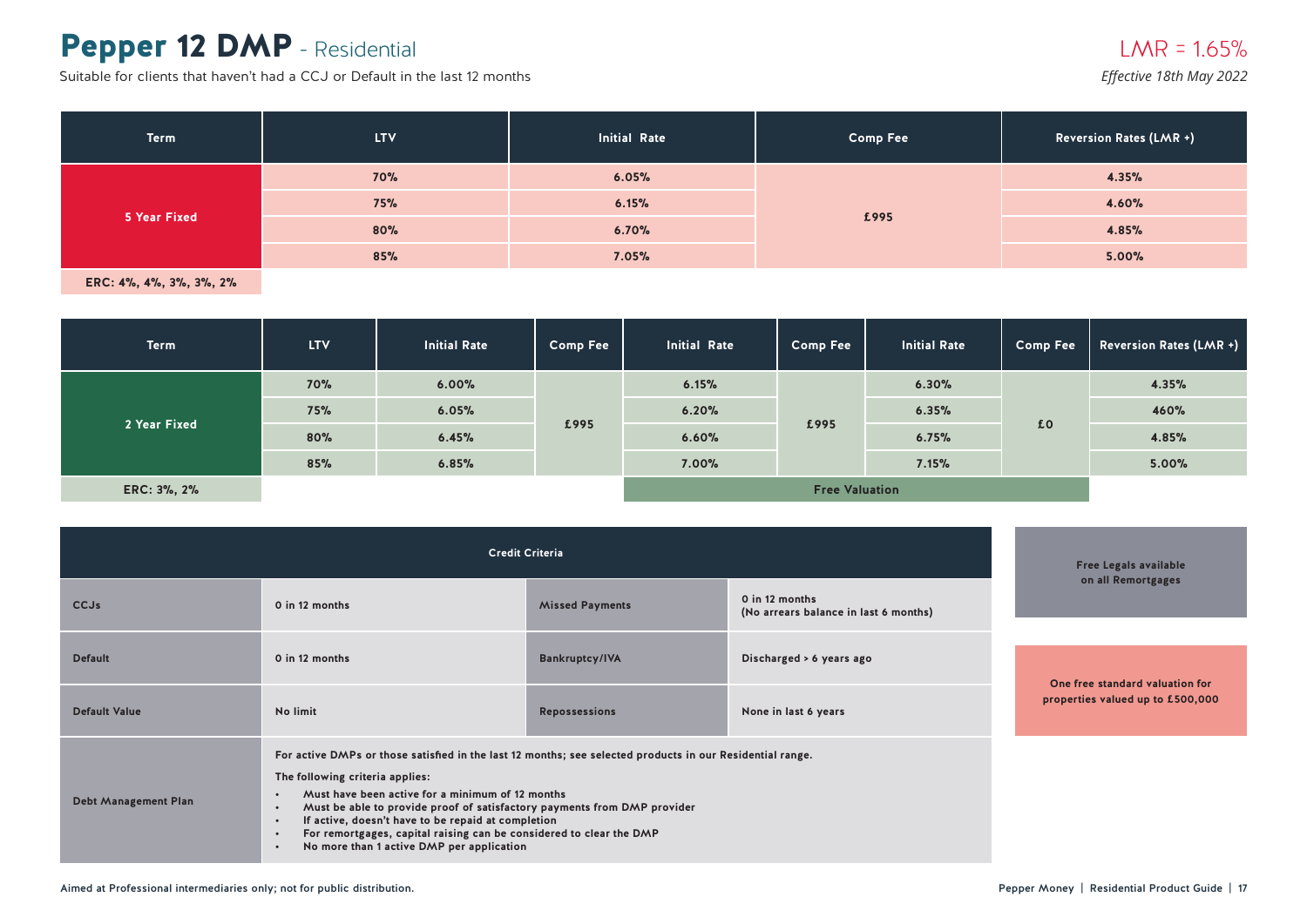### Pepper 24 - BANKRUPTCY & IVA

Suitable for clients have a satisfied Bankruptcy Order or Individual Voluntary Arrangement over 3 years ago

| Term <sup>1</sup>       | LTV. | Initial Rate | <b>Comp Fee</b> | Reversion Rates (LMR +) |
|-------------------------|------|--------------|-----------------|-------------------------|
| 5 Year Fixed            | 75%  | 7.74%        | £1,295          | 4.60%                   |
| ERC: 4%, 4%, 3%, 3%, 2% |      |              |                 |                         |

| <b>Term</b>  | <b>LTV</b> | <b>Initial Rate</b> | <b>Comp Fee</b> | <b>Reversion Rates (LMR +)</b> |
|--------------|------------|---------------------|-----------------|--------------------------------|
| 2 Year Fixed | 75%        | 7.64%               | £1,295          | 4.60%                          |
| ERC: 3%, 2%  |            |                     |                 |                                |

|                        | <b>Free Legals available</b>                            |                             |                                               |                                  |
|------------------------|---------------------------------------------------------|-----------------------------|-----------------------------------------------|----------------------------------|
| <b>CCJs</b>            | 0 in 24 months                                          | <b>Bankruptcy/IVA</b>       | Discharged > 3 years ago                      | on all Remortgages               |
| <b>Default</b>         | 0 in 24 months                                          | <b>Repossessions</b>        | None in last 6 years                          | One free standard valuation for  |
| <b>Default Value</b>   | No limit                                                | <b>Debt Management Plan</b> | Considered if satisfied over<br>12 months ago | properties valued up to £500,000 |
| <b>Missed Payments</b> | 0 in 24 months<br>(No arrears balance in last 6 months) |                             |                                               |                                  |

 $LMR = 1.65%$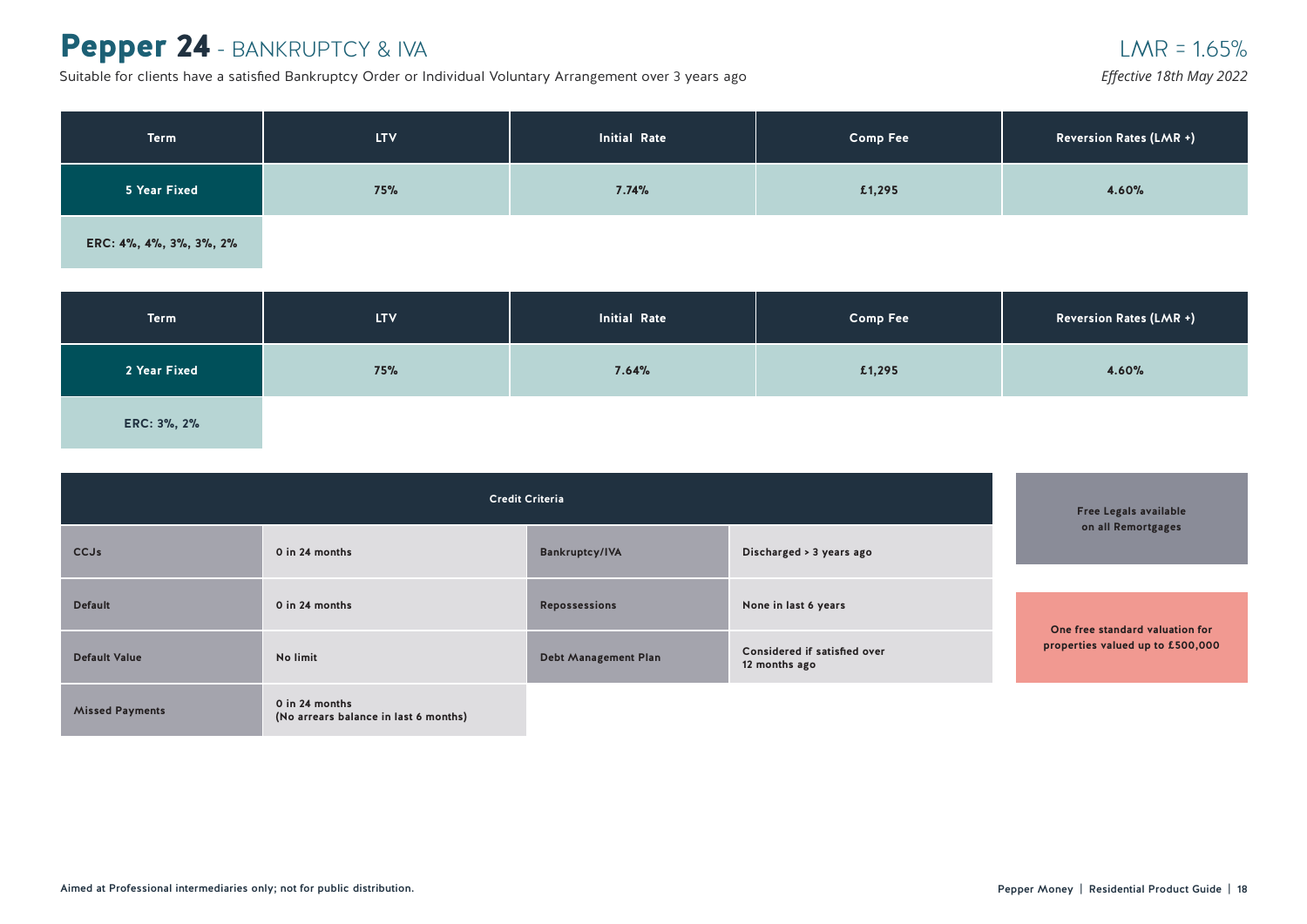### Pepper 12 - BANKRUPTCY & IVA

Suitable for clients have a satisfied Bankruptcy Order or Individual Voluntary Arrangement over 3 years ago

| <b>Term</b>             | <b>LTV</b> | <b>Initial Rate</b> | <b>Comp Fee</b> | Reversion Rates (LMR +) |
|-------------------------|------------|---------------------|-----------------|-------------------------|
| 5 Year Fixed            | 75%        | 7.84%               | £1,295          | 4.60%                   |
| ERC: 4%, 4%, 3%, 3%, 2% |            |                     |                 |                         |

| Term         | <b>LTV</b> | <b>Initial Rate</b> | <b>Comp Fee</b> | <b>Reversion Rates (LMR +)</b> |
|--------------|------------|---------------------|-----------------|--------------------------------|
| 2 Year Fixed | 75%        | 7.74%               | £1,295          | 4.60%                          |
| ERC: 3%, 2%  |            |                     |                 |                                |

| <b>Credit Criteria</b> |                                                         |                             |                                               | <b>Free Legals available</b>                                        |
|------------------------|---------------------------------------------------------|-----------------------------|-----------------------------------------------|---------------------------------------------------------------------|
| <b>CCJs</b>            | 0 in 12 months                                          | <b>Bankruptcy/IVA</b>       | Discharged > 3 years ago                      | on all Remortgages                                                  |
| <b>Default</b>         | 0 in 12 months                                          | <b>Repossessions</b>        | None in last 6 years                          |                                                                     |
| <b>Default Value</b>   | No limit                                                | <b>Debt Management Plan</b> | Considered if satisfied over<br>12 months ago | One free standard valuation for<br>properties valued up to £500,000 |
| <b>Missed Payments</b> | 0 in 12 months<br>(No arrears balance in last 6 months) |                             |                                               |                                                                     |

 $LMR = 1.65%$